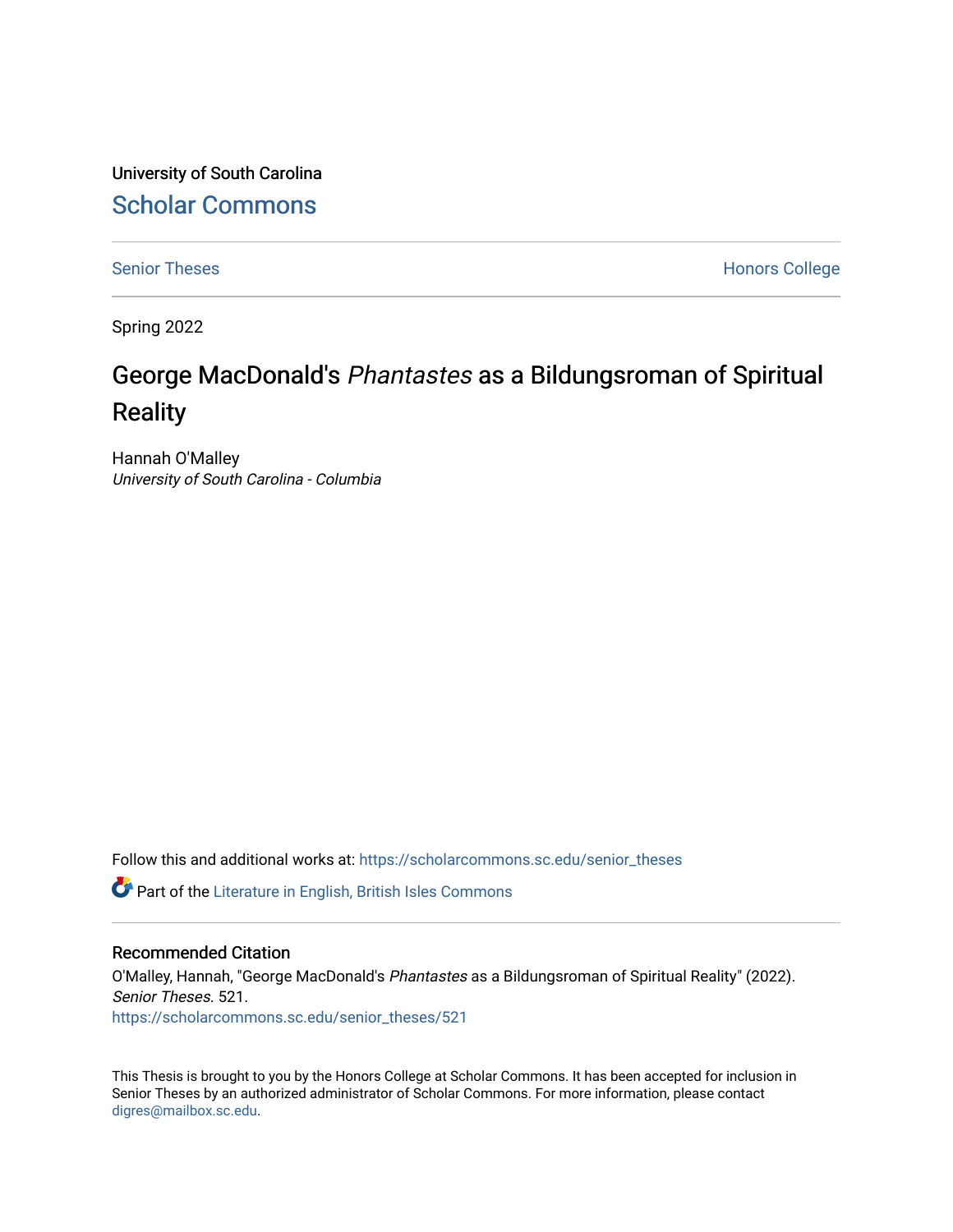# George MacDonald's Phantastes as a Bildungsroman of Spiritual Reality

**By** 

Hannah O'Malley

Submitted in Partial Fulfillment of the Requirements for Graduation with Honors from the South Carolina Honors College

May 2022

Approved:

 $\begin{picture}(180,10) \put(0,0){\line(1,0){10}} \put(10,0){\line(1,0){10}} \put(10,0){\line(1,0){10}} \put(10,0){\line(1,0){10}} \put(10,0){\line(1,0){10}} \put(10,0){\line(1,0){10}} \put(10,0){\line(1,0){10}} \put(10,0){\line(1,0){10}} \put(10,0){\line(1,0){10}} \put(10,0){\line(1,0){10}} \put(10,0){\line(1,0){10}} \put(10,0){\line($ Anthony Jarrells Director of Thesis

Holly Crocker Second Reader

Steve Lynn, Dean For South Carolina Honors College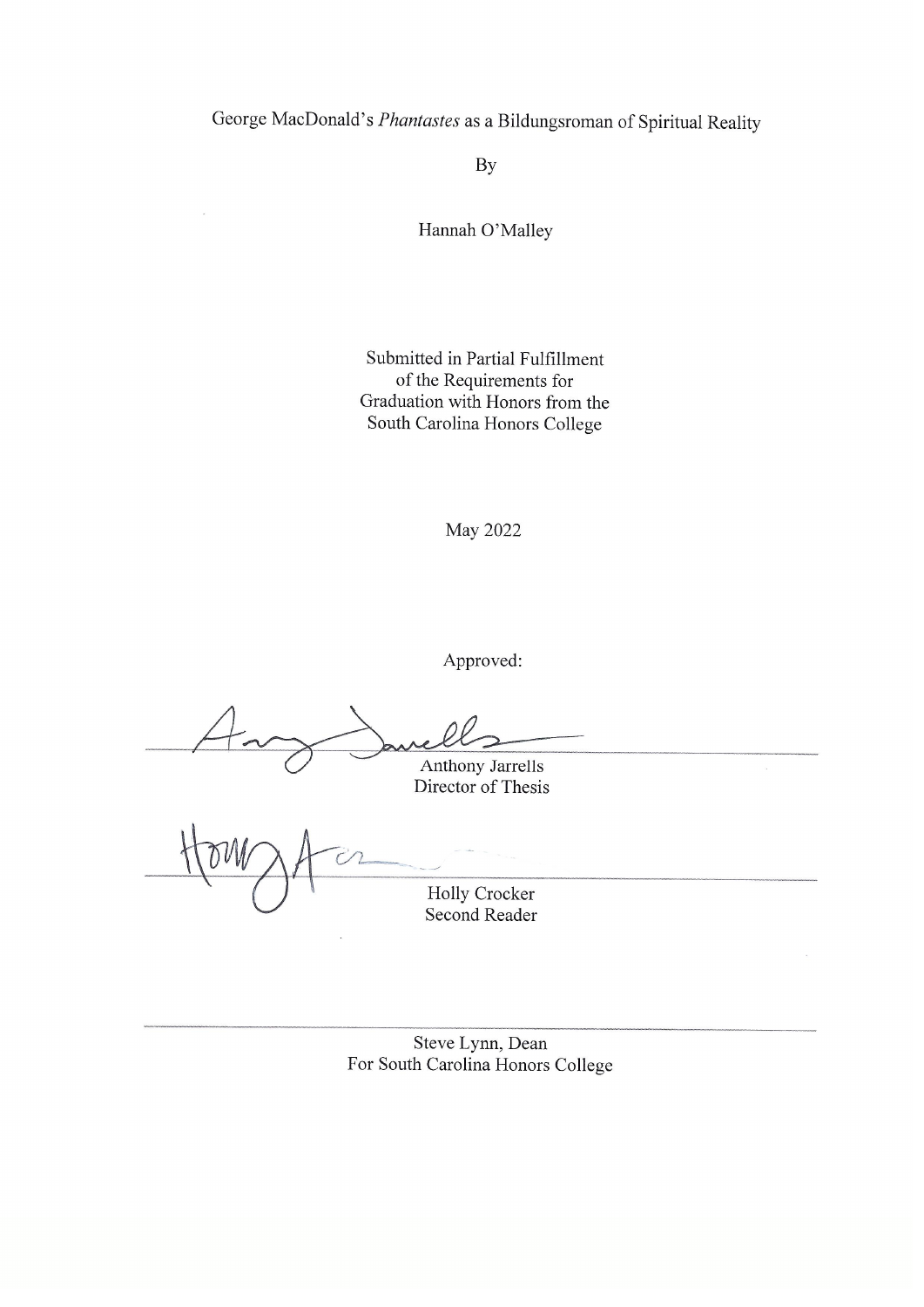# **Thesis summary**

George MacDonald's 1858 novel *Phantastes* is one of the first fantasy novels written for adults, but it has received little attention in part because of its confusing structure. I argue that *Phantastes* is best understood as a Bildungsroman, a novel of formation. While the Bildungsroman is usually a realist novel of commercial society, *Phantastes'* fantasy elements allow the protagonist to grow up into a spiritual reality that contrasts with many commercial values. MacDonald uses the fantasy genre to show his protagonist's inner development as he learns humility, gains feminine and childlike virtues, and leaves behind the old self.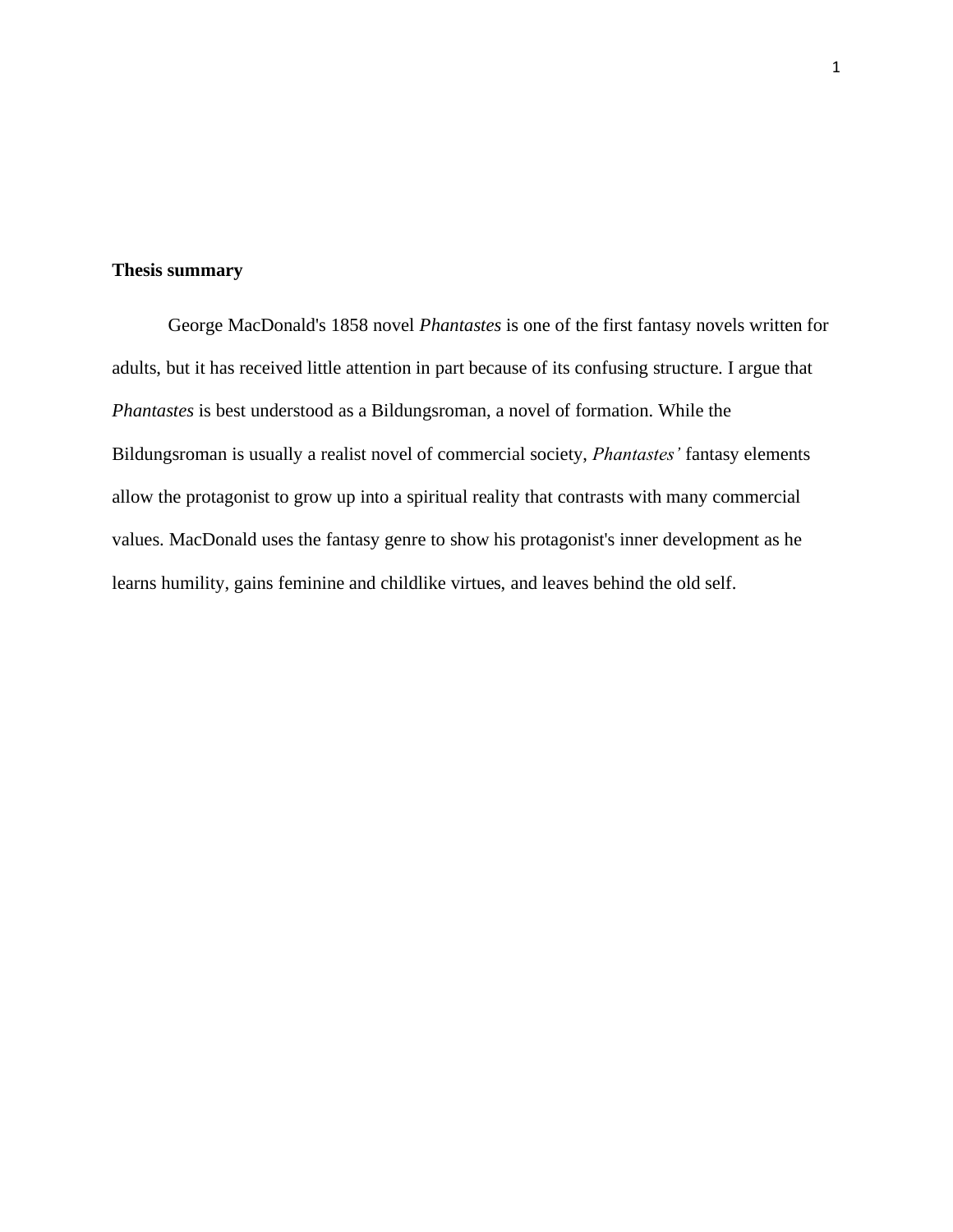# **Table of Contents**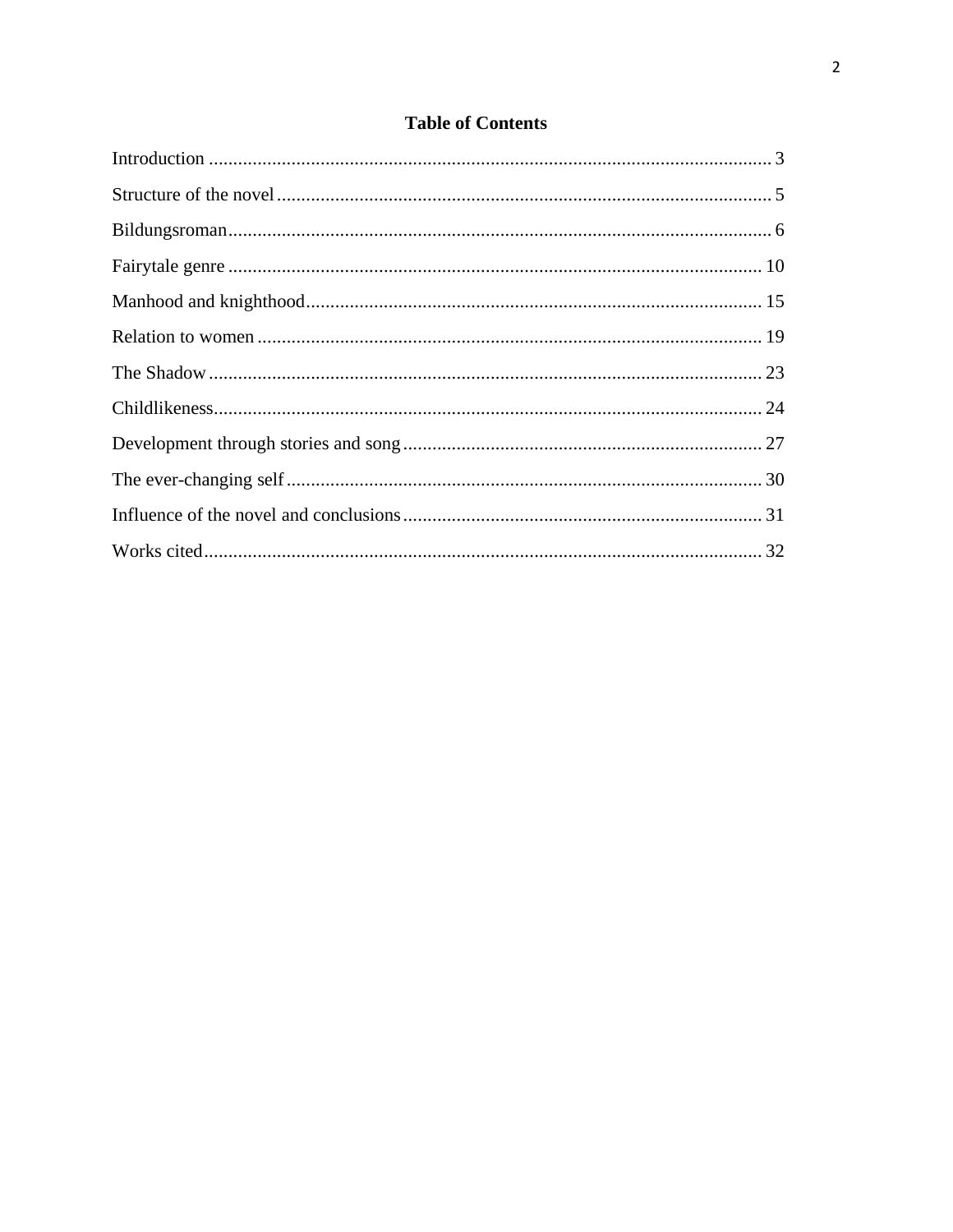## **Introduction**

*Phantastes*, the first novel of Scottish Victorian-era author George MacDonald, has never made an appearance on modern bestseller lists. Chiefly forgotten and scarcely read except by specialists of the genre and by the most devout fans of CS Lewis, *Phantastes* has not attained the lasting fame of many of its contemporaries, such as the works of MacDonald's own close friend Lewis Carroll. When MacDonald and *Phantastes* are remembered, they are often viewed within the frame of CS Lewis' stated admiration for the two: Lewis famously referred to MacDonald as his "master" and credited the experience of reading *Phantastes* as integral in his spiritual development (Lewis). Perhaps in part because of Lewis' stated fondness for the author and the book, scholars tend to pass by MacDonald's novels, discounting *Phantastes* as an irrelevant predecessor with no value outside of Lewis' opinion.

Among those who are passingly familiar with *Phantastes* and MacDonald, however, a general understanding exists that MacDonald was an important pioneer of the fantasy genre and that *Phantastes* may be the first fantasy novel ever written for adults – a high claim that argues that the book merits more attention than it receives. The issue with a passing familiarity with *Phantastes*, however, is that the novel does not follow a traditional formula, neither for Victorian novels nor for fantasy stories as we know them today. When I try to convince others to give *Phantastes* a try, I am asked, naturally, "So what's it about?" and the question is difficult to answer. There is no clear plot with an overarching problem to solve, as one finds in *Phantastes*' literary successors: no White Witch to escape and defeat, no Ring to carry to Mordor. There is no clear Bunyanesque allegory, despite many readers attempting to find one, equipped with the knowledge that MacDonald was a preacher for a time and a writer of sermons. There is no comedic climax at the end of the novel when our main character marries the woman he loves: in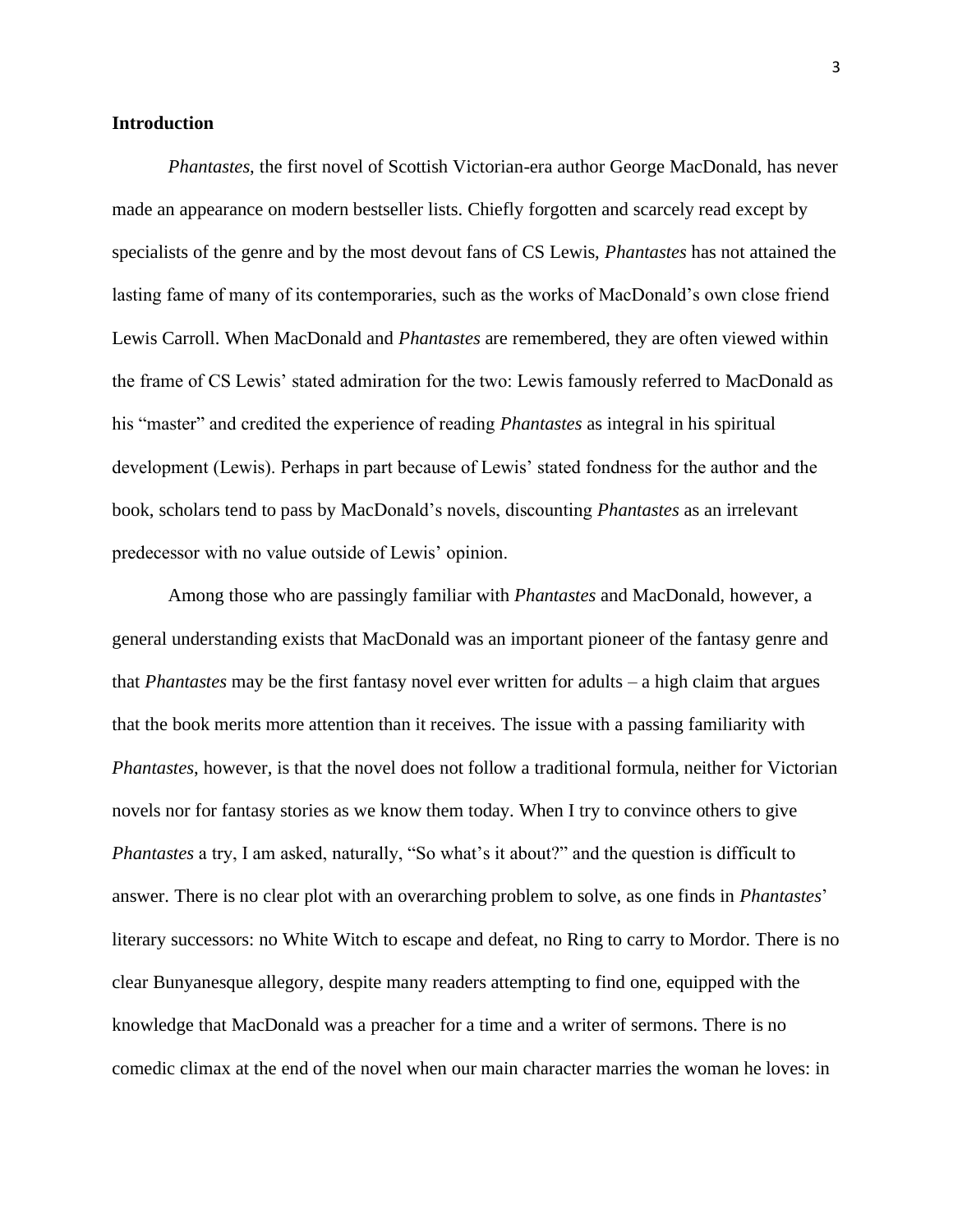fact, Anodos, our protagonist, dies abruptly, and the woman he loves mourns at his grave alongside the knight who won her heart instead of Anodos!

To give a brief summary, the wandering, episodic plot of *Phantastes* is as follows: Anodos, whose name is the Greek word for *pathless*, has just reached his twenty-first birthday and has received the keys to his deceased father's study. When attempting to open a drawer in his father's desk, Anodos is greeted by a beautiful fairy woman, who scolds him for his disbelief in fairies. The next morning Anodos awakens to find himself inexplicably in Fairyland. He finds a cottage, the first of several, in which a kindly matron, also the first of several such figures, warns him of the murderous Ash tree. This tree stalks Anodos for a time, and he rests in a cave in which he finds a marble statue of a woman, whom he brings to life through song. The lady of marble flees from Anodos, and in his amorous pursuit, he is trapped by the Ash tree and the Alder tree, who takes the form of woman who is both beautiful and grotesque. In a distant part of Fairyland, the Knight strikes the Ash's trunk, unknowingly saving Anodos, who finds shelter with the motherly Beech tree. The subplot of Anodos' danger from the Ash tree thus concluded, more episodes follow: he finds his Shadow, which destroys life around him and warps his view of the world: he rests in the palace of the Fairy Queen and spends several chapters relating the stories he reads in the library; he comes to terms with his emotions and family at a cottage with four supernatural doors; he becomes a brother-in-arms with two princes and slays the giants terrorizing their kingdom; he swells with pride from his victory over the giants and becomes trapped in a tower, dreaming every night; and finally, humbled by his experiences, he becomes the lowly squire of the Knight whom the lady of marble loves and sacrifices his own life to save innocents from a hidden evil. After being "dead, and right content," Anodos wakes changed in the real world, and the novel ends.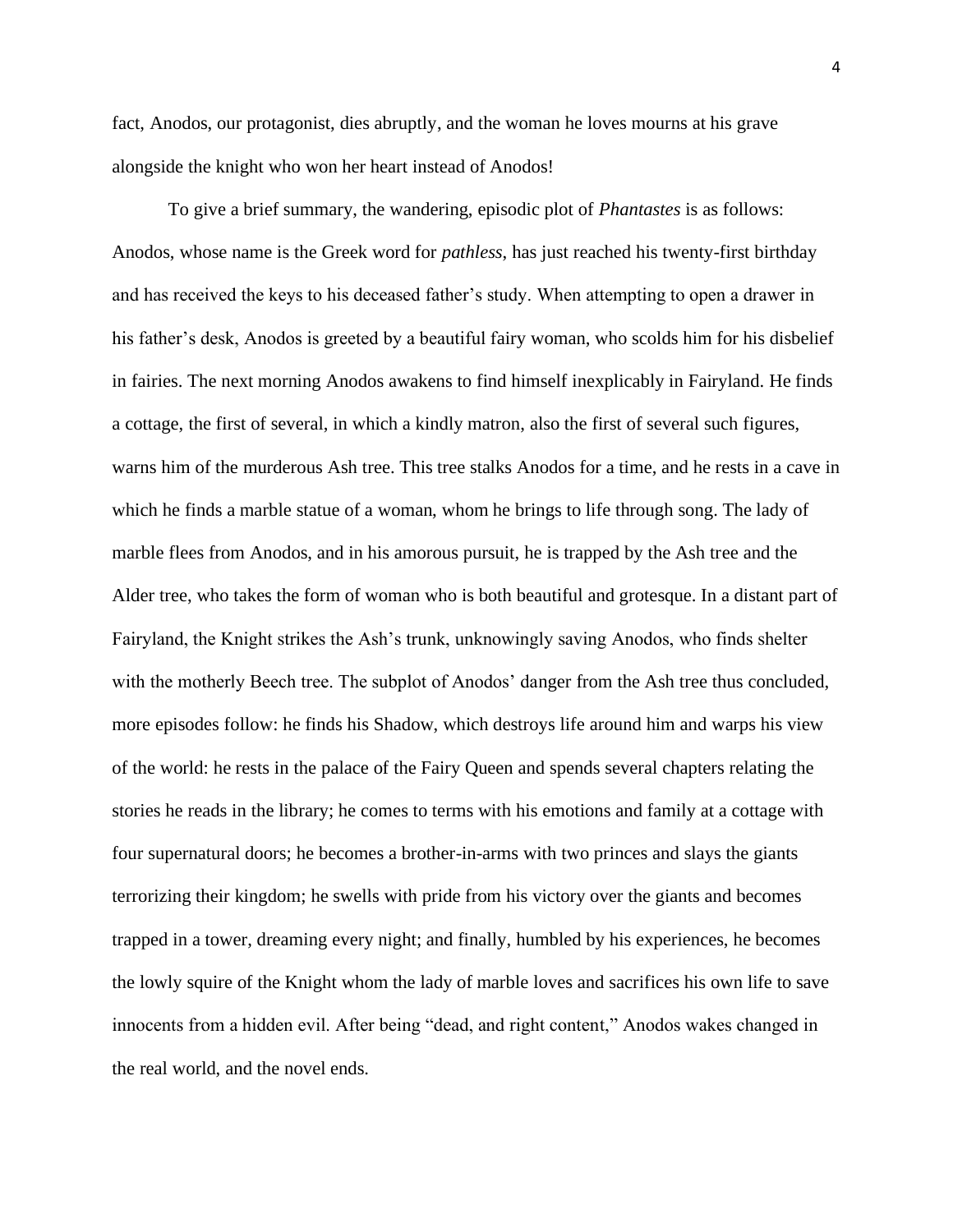## **The structure of the novel**

Scholars have disagreed about how to interpret *Phantastes*' unorthodox structure. The novel's first critics found it dreamlike, incoherent, and disconnected, and that sentiment has often persisted. MacDonald himself believed that fairytales should be more of an experience and less of a structured argument: we will look further at MacDonald's view of the fairytale genre and how his literary theories manifest in *Phantastes*. Many past critics rely overmuch on interpreting *Phantastes* as an allegory with each character and event as a clear representation for some kind of argument. This approach of allegorical interpretation is not only something that MacDonald himself would have firmly disliked but also manages to create more confusion and remove the reader's pleasure. Seeing the allegorical approach as futile, modern critics often choose to focus on one aspect or another of *Phantastes* while setting aside the basic question of the meaning behind its structure.

During my readings on *Phantastes*, I found only one interpretation of the novel's structure which satisfied me somewhat. MacDonald scholar Roderick McGillis claims that *Phantastes* has "a structural pattern that turns out to be poetic rather than psychological," in which "structure reflects image and… is a way of communicating meaning" ("The community of the centre" 55). Each episode of Anodos' journey "not only repeats ideas but also clarifies them," with the same minor themes returning again and again – which accounts for the lack of rationality that one often feels with the movement of the story, as well as the difficulty in creating different allegories for each part of the journey. McGillis argues that this chief repeated theme of *Phantastes* is an idea of "the community of the centre," quoting the phrase from MacDonald. This "centre" refers to the multiple dimensions at work in MacDonald's fantasy works, especially the spiritual dimension which is made most manifest in community and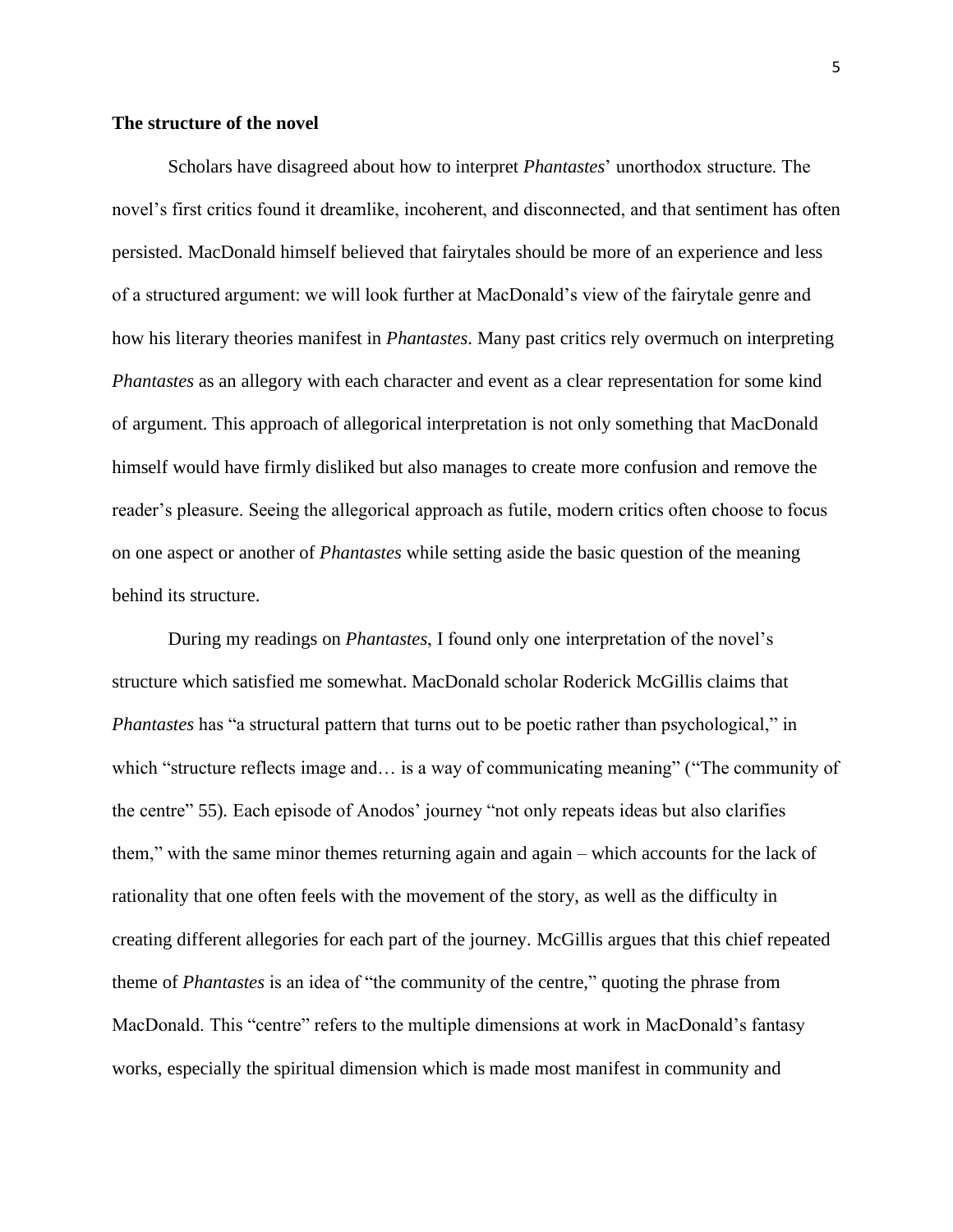relationships, especially in learning to live unselfishly. In *Phantastes*, the "community of the centre" means a continual cycle of breaking outside of one's Self through imagination, grief, and sacrifice to discover Romantic rebirth.

According to McGillis, *Phantastes* echoes this circular concept through its structure: we see Anodos grow over the course of the book, with the ending showing that he has learned selflessness, but there is also a less traditional, more circular structure in which the key theme of *Phantastes* is expounded upon in the centre of the book itself, in the thirteenth chapter out of twenty-five, which itself tells a different story which Anodos is reading in the library in the fairy queen's palace. This story centers on a man named Cosmo who dies in order to save the woman he loves, who is cursed to dwell in a mirror every night. Just as Cosmo goes out of himself by sacrificing himself to save his beloved, Anodos must go out of himself. The chapters surrounding the thirteenth chapter all take place in the palace of the Fairy Queen, which is "an ideal," in which Anodos "is fed and refreshed... through literature and art" ("Community of the centre" 62). Having interacted with ideals and encountered the moral idea most praised by the novel, Anodos must leave the palace and travel once again, leaving behind an ideal for a time to journey and once again struggle against his own Shadow. In McGillis' reading of *Phantastes*, and to some extent in the work of other critics, the novel is structured around Anodos' inner development, which means that *Phantastes* can be understood as a Bildungsroman, a novel of formation.

#### **The Bildungsroman**

I argue that *Phantastes*' unclear, episodic structure is one of several qualities that makes it a Bildungsroman, and when we read the novel with the Bildungsroman frame in mind, we will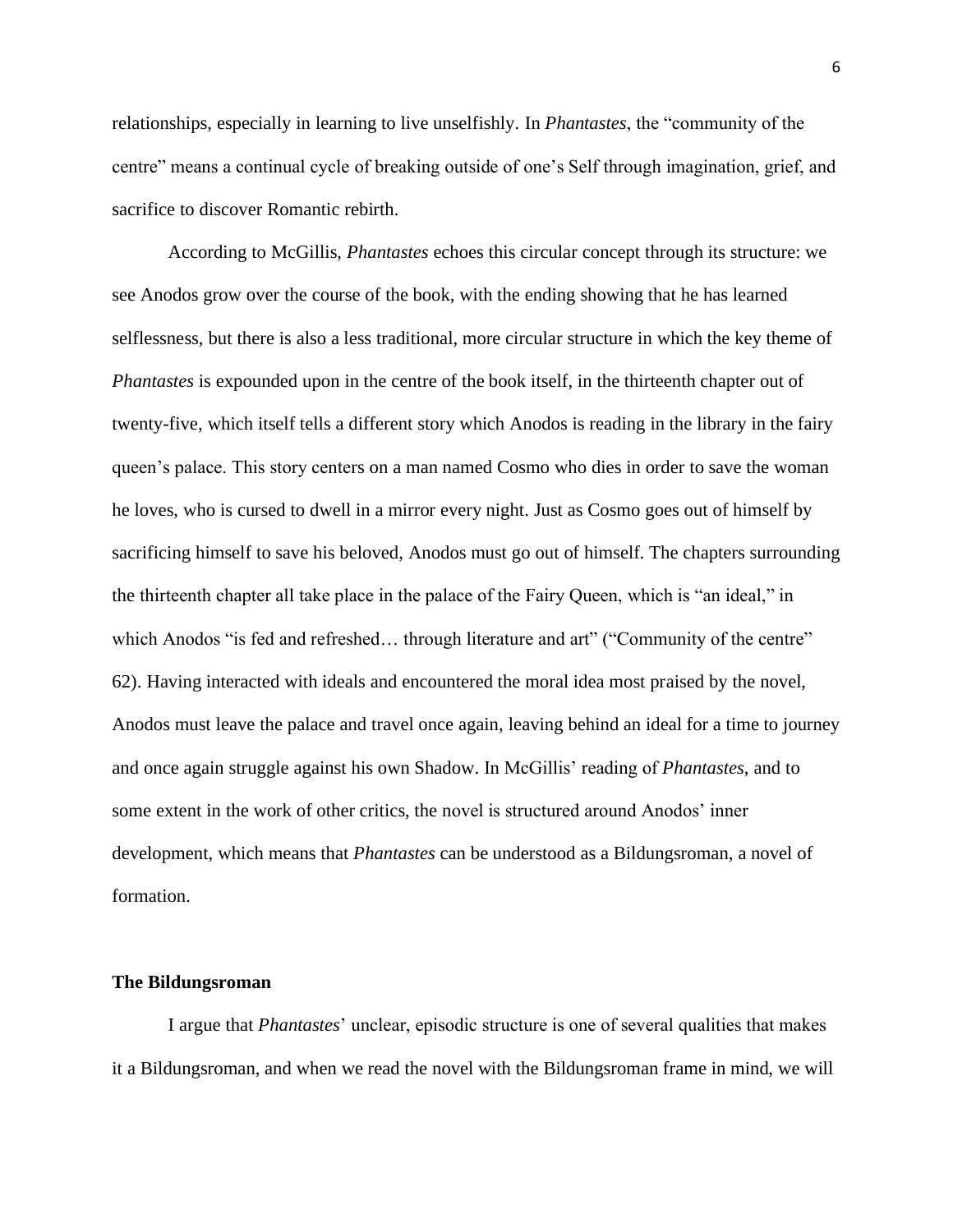have a greater understanding of how the novel functions and how MacDonald was able to make it so effective. By focusing on his central character instead of a plotline, following him from minor adventure to minor adventure, MacDonald clearly delineates the way Anodos grows or regresses at every point of the story. Because the story takes place in Fairyland instead of Victorian England, MacDonald is able to not only excite the imagination but also cause Anodos to grow in ways that he would not have been able to grow in Victorian commercial society. Along the course of Anodos' meandering journey, the various escapades and trials of Fairyland teach our central character the value of humble manhood, selfless love, feminine gentleness, and childlike imagination – values that would have been discouraged in the real world. Bit by bit, we see Anodos develop into not a knight but a good man, and this focus on inner development makes the story an ideal Bildungsroman.

The Bildungsroman is a difficult genre to define, despite being explained to high school students and laypeople simply as a "coming-of-age novel." Typical qualities of the Bildungsroman include a young protagonist reaching adulthood and being guided into their place in society, especially commercial society. The emphasis on moving into commercial society stems from the Victorian period in which the first Bildungsromane were written; this period represents the advent of many aspects of capitalist commercial society, and the path from countryside to urban area that Bildungsroman protagonists frequently take in these novels reflects the increase in commercial urban living during this period. This transfer to commercial life appears in the prototypical Bildungsroman, Goethe's 1796 novel *Wilhelm Meister's Apprenticeship*, and a more commonly known example, Dickens' 1861 novel *Great Expectations.* Each Bildungsroman protagonist must learn to take their place in a realist society: *Phantastes* clearly does not fit this exact category. However, even while *Phantastes* is not a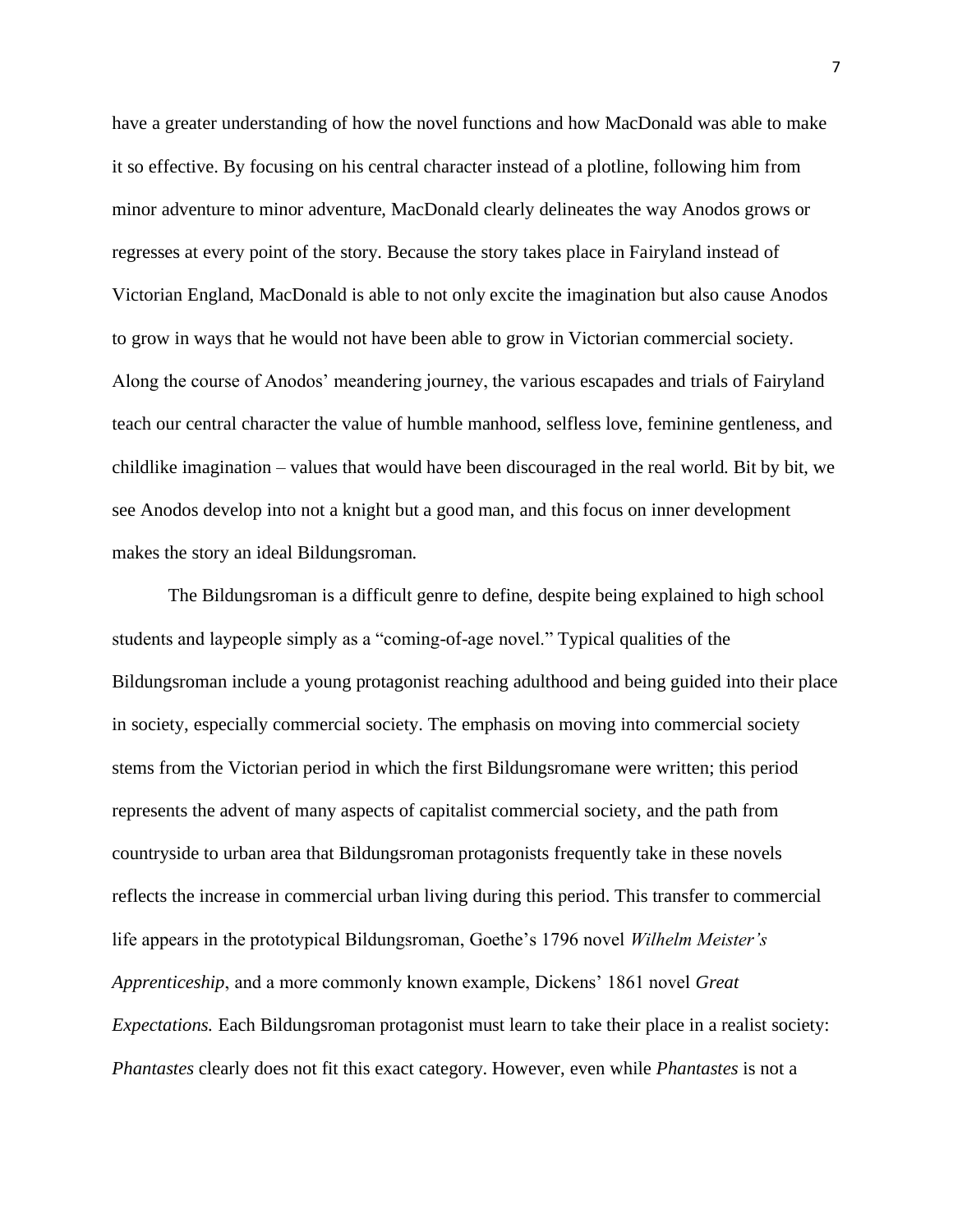realist novel, Anodos is growing in a way that is deeper than merely becoming fit for society: he is becoming a man in reality itself, gaining moral and spiritual characteristics that excel beyond the values of commercial society.

We can claim *Phantastes* as a Bildungsroman in part because the boundaries of the genre tend to vary from critic to critic. Some critics argue that only *Wilhelm Meister's Apprenticeship* and a few other novels truly belong in the genre, while others argue that the Bildungsroman could be understood to be any protagonist-centered story, with more novels than not thus falling within the bounds of the genre.<sup>1</sup> Others argue that we can identify the Bildungsroman on multiple levels of varying specificity, ultimately focusing on the protagonist's development and this single character's right to be labeled as the protagonist.<sup>2</sup>

Early prototypes of the Bildungsroman set this pattern of a strong focus on the development and autonomy of the protagonist. Goethe's *Wilhelm Meister's Apprenticeship* centers on a young male protagonist who displays a conventionally feminine lack of initiative, finding his place in society through "drifting with events rather than driving them," which is a description that easily applies to Anodos (Duncan 14). In contrast, Germaine de Staël's 1807 novel *Corinne, or Italy*, gives the role of the "universal human representativeness" to a female protagonist who reaches full development through the arts (Duncan 15). Staël's work rejects the traditional path and plots of a novel, focusing instead on the protagonist's growth through art, history, and idealism; this pattern of growth is far more similar to *Phantastes*, as we will see in MacDonald's use of art and song as instruments of Anodos' development. Along this journey of inward growth, *Corinne* argues that suffering "is the authentic, inward stigma of development," a theme which appears in *Phantastes* as well (Duncan 18). The protagonists of both these classic

<sup>1</sup> Frow et al

<sup>2</sup> Ornsbee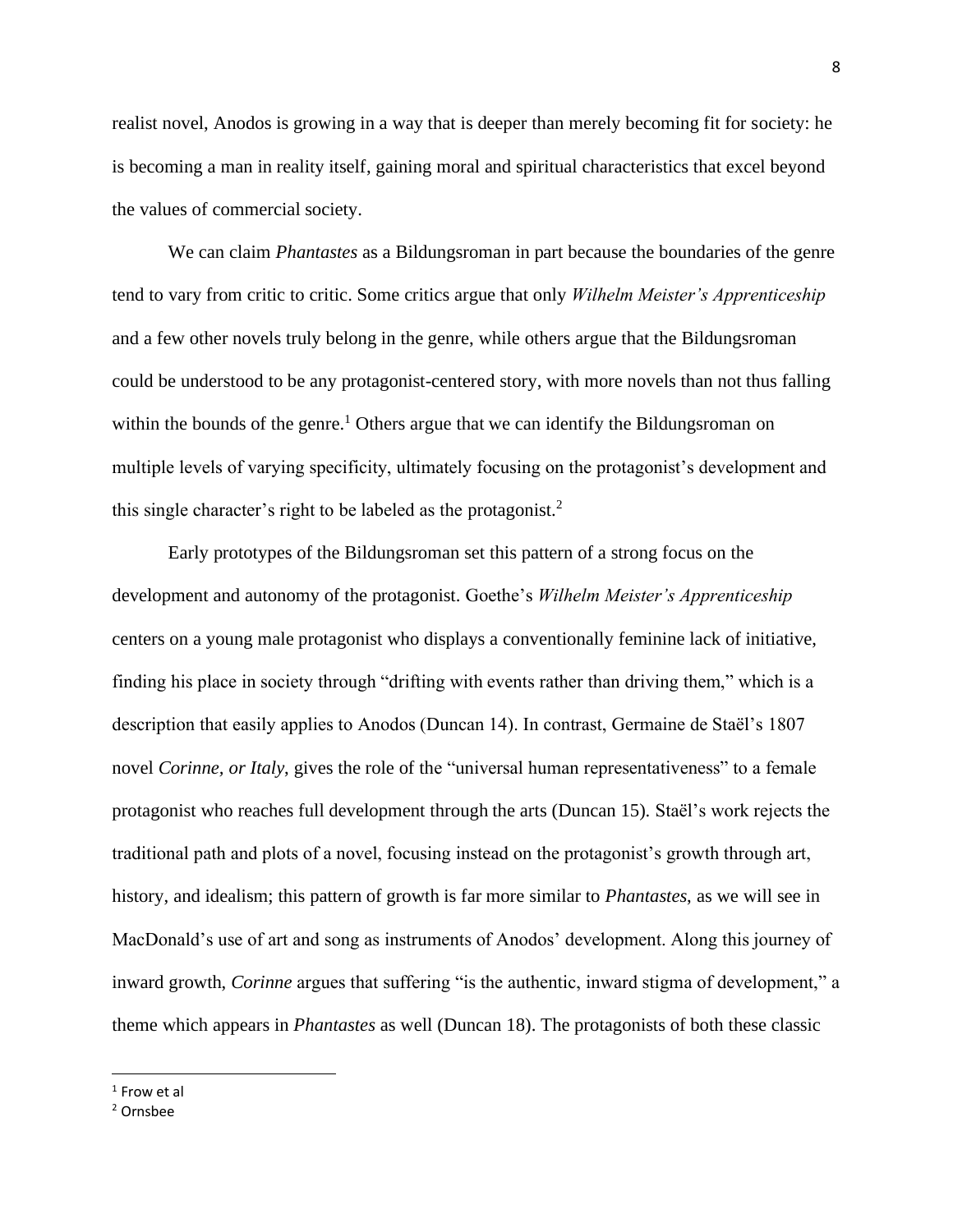novels find their place in a realistic society that is quite unlike the Fairyland of *Phantastes*, but the intense focus on the protagonist's inner development is the same. Ultimately, the key point of the Bildungsroman is that it

proclaims and foregrounds the individual and individuality, and reveals the psychological and emotional complexity and spiritual insight of the human being, who is capable of changing and acquiring a distinct identity, of emerging, becoming, and completing formation. (Golban 312)

This description fits Anodos and *Phantastes* perfectly. In fact, this emphasis on the "psychological and emotional complexity" is a closer fit to *Phantastes* than many of the titles of "conventional realism" that come to mind when we consider the *Bildungsroman.* For instance, in Dickens' *Great Expectations*, which was published about three years after *Phantastes*, we follow the growth and development of a young man in partially episodic fashion, but while there is a more rational and coherent plot, there is less of a window on the abstract, internal changes of the protagonist. One can argue that while Dickens' work may more closely imitate the realist form of the original German *Bildungsroman*, MacDonald's novel "is the truest expression of [the genre's] spirit" ("Fictions and Metafictions" 123). Anodos' inner development is more explicit than the development of more traditional protagonists: the fantastic nature of the book allows MacDonald to use clear symbols, to continually move the plot to situations which are designed for Anodos' growth, and to listen in to Anodos' thoughts about his inner self.

We can claim that MacDonald was participating in the Bildungsroman genre in part because we know he was strongly influenced by German romantics, as is readily apparent from the frequent quotations of Novalis and Goethe which preface many chapters. MacDonald scholar Stephen Prickett argues that MacDonald used "not just… individual motifs and elements culled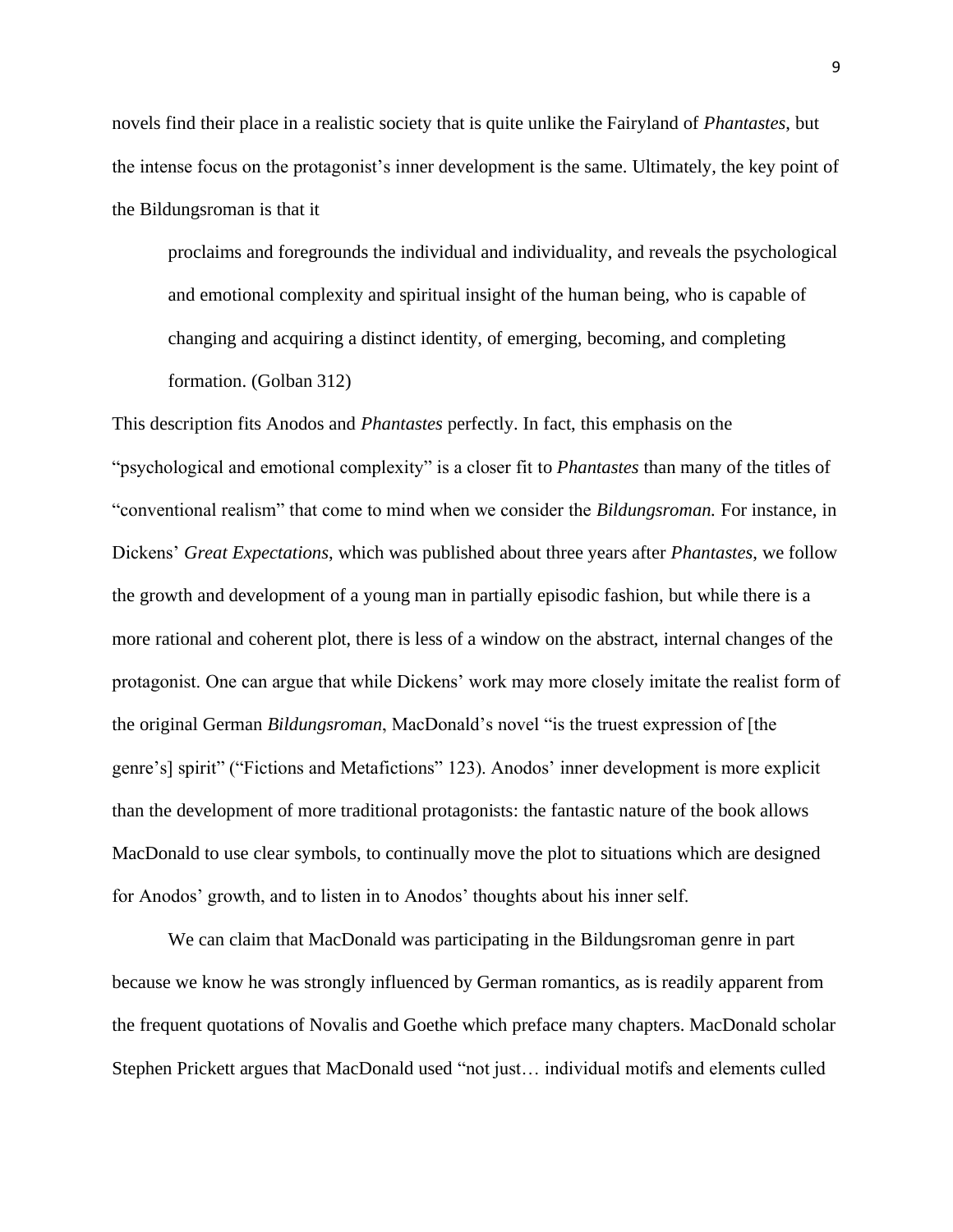from Goethe, but a whole way of structuring experience, part fantasy, part realism, which go to make up the origins of the German *Bildungsroman*" ("Fictions and Metafictions" 117). Unlike the realist *Bildungsromane* of Goethe and other German novelists, MacDonald achieves this concept within the medium of fantasy, exploring the possibilities of fantasy to use the motifs and irony of formation and growth to a greater extent.

However, the clear fantasy aspects of *Phantastes* appear to contradict an understanding of the novel as a Bildungsroman, given that the genre was originally focused on young people growing up specifically in commercial society. An imaginative fantasy novel seems to be the opposite of a serious novel of inner development in a commercial society. In order to reconcile the two genres and understand the argument of *Phantastes*, we have to look at how MacDonald understood fantasy and what he intended to accomplish with fairytales. Anodos is certainly not developing into a rational young man fit for commercial society, but MacDonald firmly believed that fairytales could be used to access truths far more important than society norms – namely, that in fantastical works, we can learn about spiritual reality as well.

#### **Fairytales**

MacDonald's fairytales retain the "basic narrative formula" of classic fairytales, but he used elements of the classics as "a new vessel capable of containing the wine of his own message" in the process of individualization that first began to occur in children's literature around this period (Mendelson 34, 35). Not only does MacDonald individualize his fairytales to convey spiritual and ideological meanings, whether the shorter stories for children or his longer fantasies, but he also writes with a unique voice that is both fatherly and comical.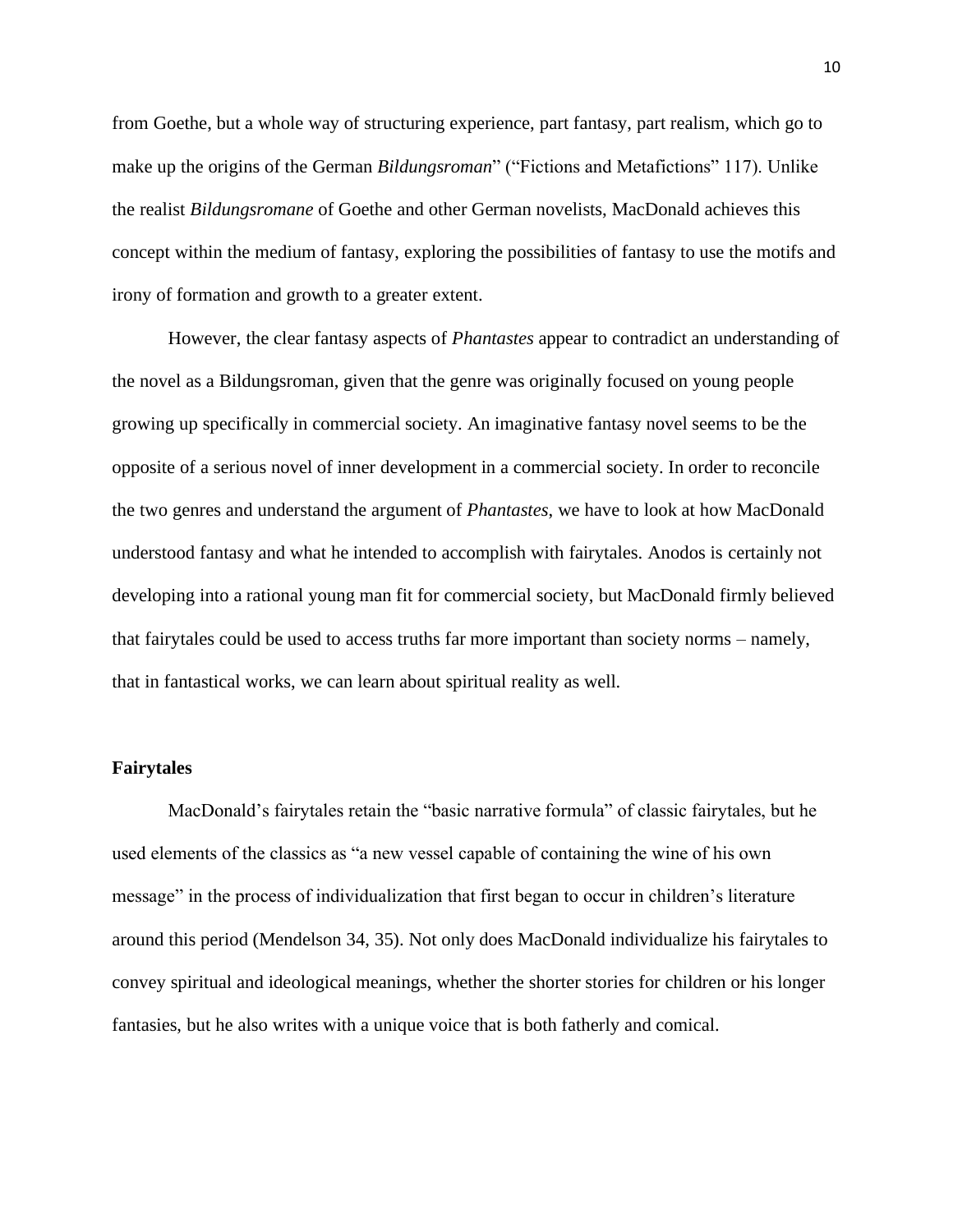MacDonald was not the first to adapt the fairytale genre in this way, but MacDonald scholar Michael Mendelson argues that

no one… employs as fully or as effectively as MacDonald the fundamental elements of this very ancient genre; its one-dimensional, stock characters; its conventional locales of wood, castle, cave, and cottage; its paratactic narrative line; and above all, its evocative sense of the fantastic, but the fantastic set within the everyday (45)

These elements are equally present in MacDonald's stories for children and his adult fantasies, both *Phantastes* and *Lilith*. As the modern drive for individualization in literature increased, many of these features fell into disuse: for example, the fantasy authors who would be later influenced by MacDonald did not use one-dimensional characters to the same degree or efficacy. MacDonald combined these ancient elements and Romantic ideas into a new kind of creation that can be understood both as the roots of modern fantasy and as a masterpiece in itself.

MacDonald wrote his 1893 essay, "The Fantastic Imagination," to argue for the worth of fairytales for more than just young children, and he begins by arguing that the term "fairytale" cannot be fully defined, and certainly should not be defined as a tale containing fairies: "That we have no English word corresponding to the German *Mährchen*," he begins, "drives us to use the word *Fairytale*, regardless of the fact that the tale may have nothing to do with any sort of fairy" (5). Instead, to MacDonald, a fairytale is the result of the human desire to "invent a little world of [one's] own, with its own laws," laws which must be perfectly obeyed within the work, for "Law is the soil in which alone beauty will grow; beauty is the only stuff in which Truth can be clothed" (6). These two aspects of beauty and truth sum up MacDonald's great aims in a fairytale, whether in his adult fantasies like *Phantastes* or his many children's fairytales like *The*  Light Princess, The Princess and the Goblin, At the Back of the North Wind, etc. However, his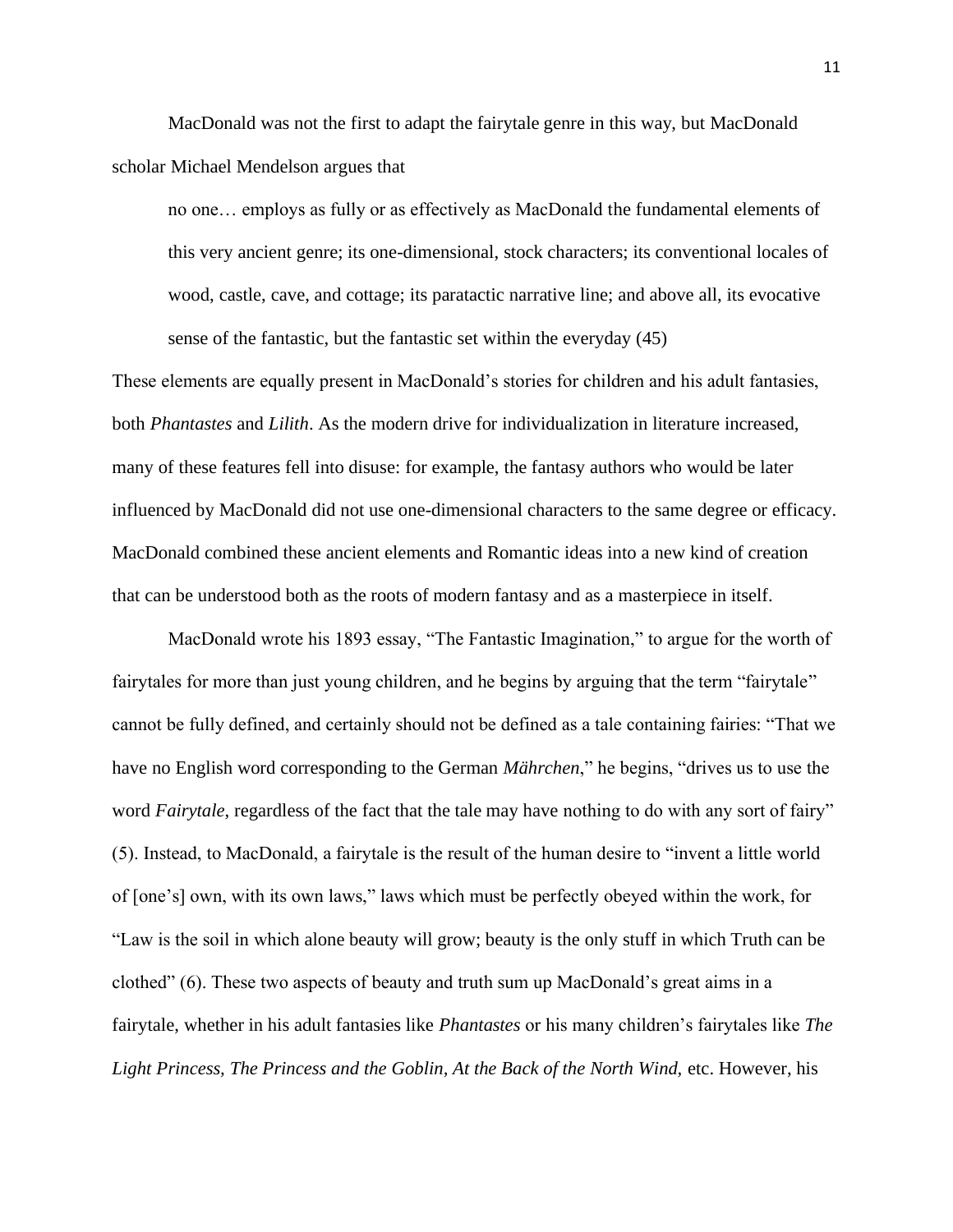emphasis on truth and consistency of laws within the fairytale do not lead him to the didactic morality found in most other Victorian-era fairytales.

MacDonald's career began "in one of the bleakest periods for children's books," a time which "had the deepest possible distrust of the imagination" (Avery 126). This stereotypical Victorian coldness left no room for the writing of truly imaginative fairytales. What few fairytales were circulated at the time relied heavily on the chastisement of evil characters, but MacDonald was one of a very limited number of writers who "succeeded in presenting the beauty of holiness" and not solely the horror of immorality (Avery 132). He succeeded in this effort partially because he prioritized the story itself over its message: "Unlike the allegorists he was far more concerned with imagery and invention than a consistent didactic line" (Avery 135). While the didactic writers were concerned with morality so that children would become good members of society, MacDonald was concerned with something far deeper: he wished to inspire deep emotion and spiritual good that blessed the souls of his readers.

We may consider meaning in a children's story as a dull moral at the end, and MacDonald was not above morals as a preacher and writer of sermons; but while his essays and romances have been accused of dullness, the same has not been said of his fairytales. Imaginative and invigorating, his fairytales and fantasies continue to capture imaginations with their emotion and color, yet he writes that a fairytale "cannot help having some meaning." This assertion seems to contradict a common experience reading *Phantastes*, in which the reader ends the book with a sense of otherworldly awe yet has trouble delineating a meaning, and MacDonald himself acknowledges that such a situation may arise: "The beauty may be plainer in [a fairytale] than the truth," he writes, "but without the truth the beauty could not be, and the fairytale would give no delight." This assertion has echoes of cold Victorianism about it, in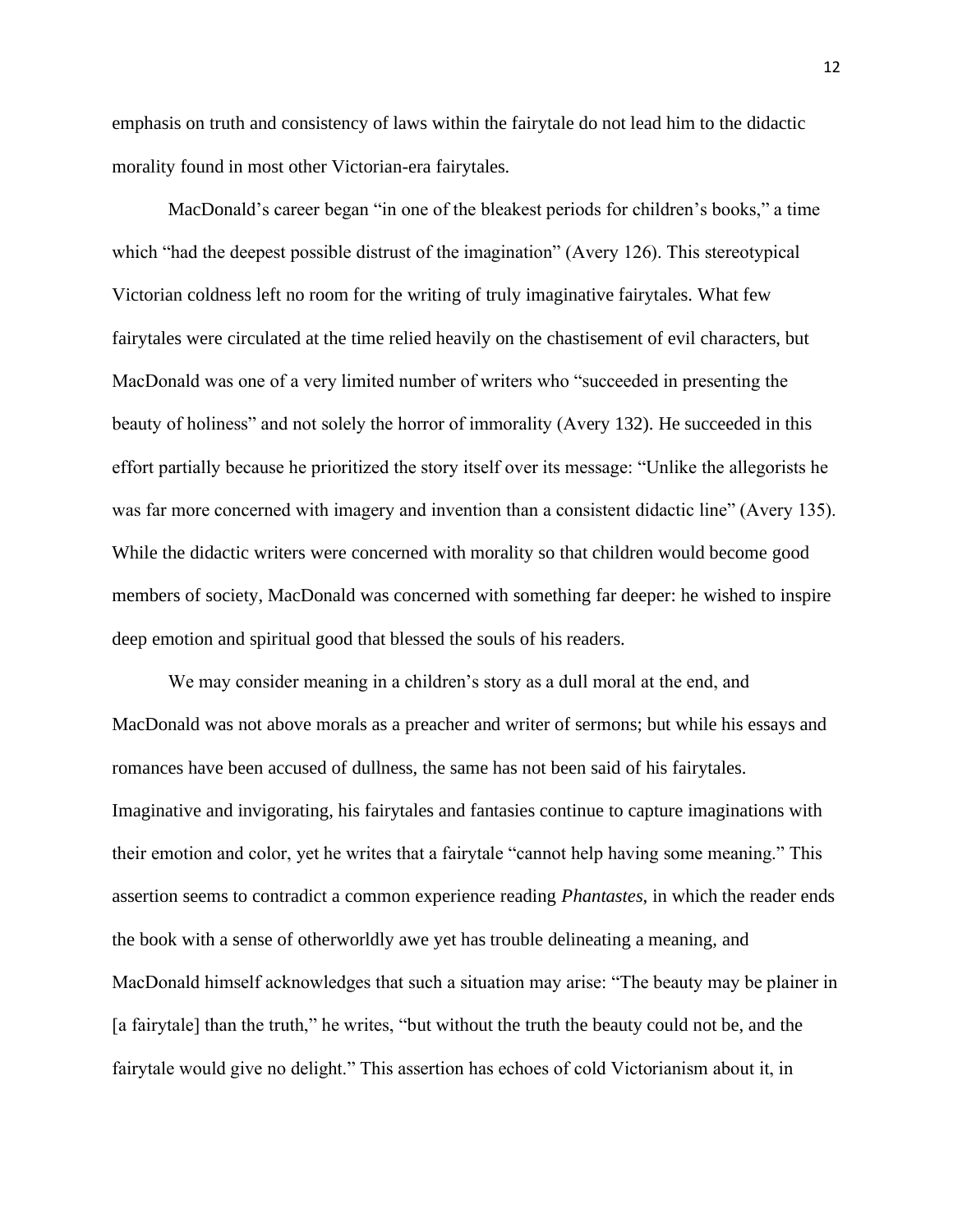which the art and literature of Dickens, Gaskell, and their contemporaries includes clear-cut moral arguments about the social reality of the Victorian era. However, in this case the meaning is necessary not for the literature to be morally acceptable but rather to make it beautiful and delightful, and so the meaning does not need to be a clear-cut moral or even a singular message. In fact, MacDonald expects that different readers will read different meanings into a fairytale, claiming that "A genuine work of art" – and MacDonald clearly believes fairytales fall into this category – "must mean many things; the truer its art, the more things it will mean." These meanings ought not to be too overdone, nor should they have to be explicitly stated: children reading fairytales "find what they are capable of finding, and more would be too much." MacDonald adds, "For my part, I do not write for children, but for the childlike, whether of five, or fifty, or seventy-five" ("The Fantastic Imagination" 7). This idea of gradual meaning that must be discovered matches with the inner progress of a Bildungsroman: the protagonist does not develop in terms of succinct moral phrases but in organic growth.

MacDonald's idea of the fairytale combines well with the Bildungsroman not only in the realm of meaning but also when it comes to structure, or lack thereof. MacDonald's aim in writing fairytales is not "logical conviction" but rather "to move by suggestion, to cause to imagine." He would have neither the fairytales he reads nor the fairytales he writes be too thoroughly analyzed; he stands with his predecessor Wordsworth in decrying the modern urge to "murder to dissect" (Wordsworth), writing, "We spoil countless precious things by intellectual greed." His final goal, then, is not to convey a specific meaning or allegory, but to bring emotion and to awaken meaning within the hearer: "If any strain of my 'broken music' make a child's eyes flash, or his mother's grow for a moment dim, my labour will not have been in vain" ("The Fantastic Imagination" 10).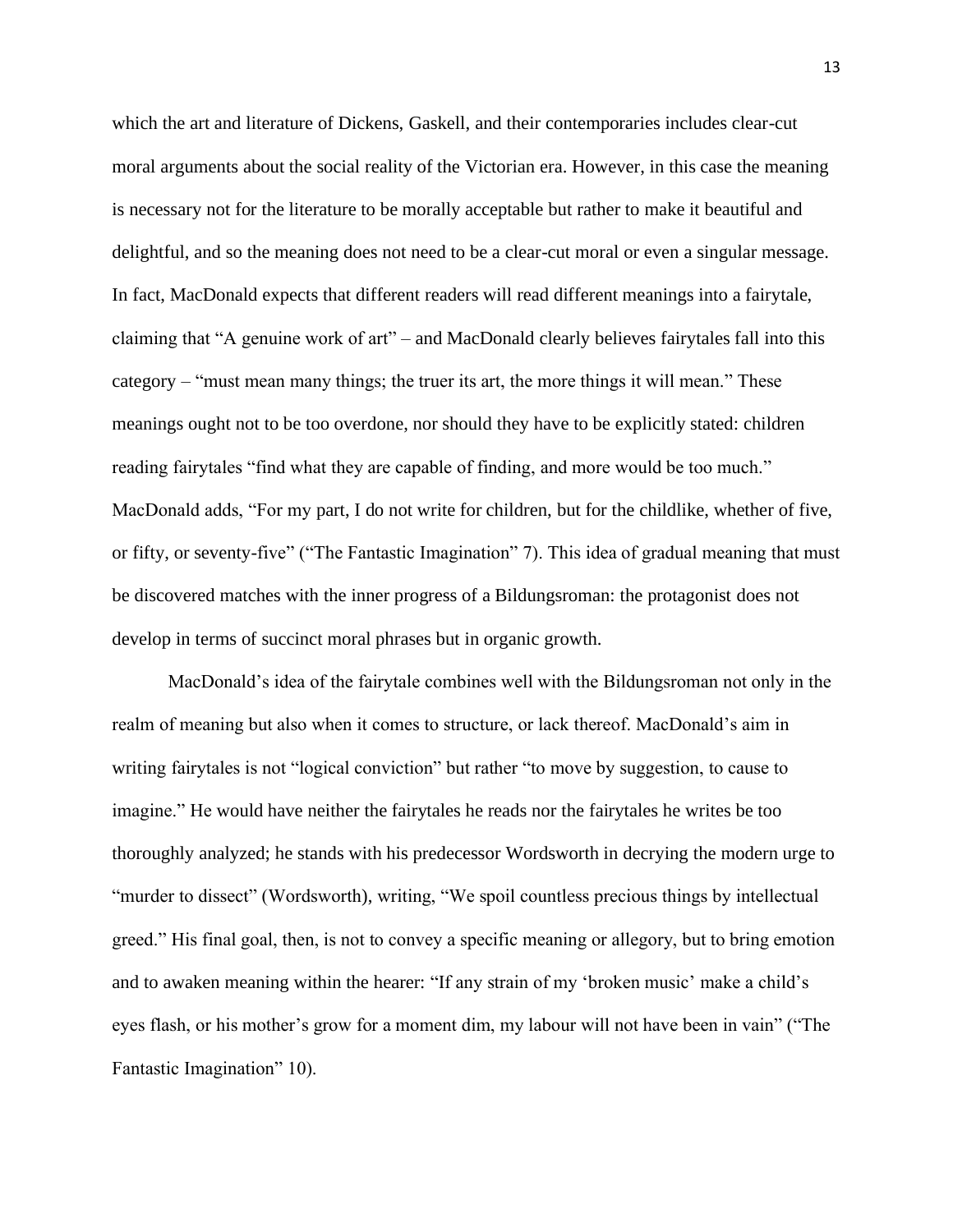MacDonald's style of fairytales ties closely to the quote from Novalis that he places at the beginning of *Phantastes*:

One can imagine stories without rational cohesion and yet filled with associations, like dreams… A fairy-story is like a vision without rational connections, a harmonious whole of miraculous things and events—as, for example, a musical fantasia, the harmonic sequence of an Aeolian harp, indeed Nature itself…

*Phantastes* does indeed read like a dream, irrational yet harmonious. MacDonald would not have yet been too cliché for his time had he ended with novel with Anodos awakening to have found it was all the dream of one night; instead, upon reawakening to reality, Anodos finds that he has been missing for twenty-one days – a day for each year of his life so far – and that he has been greatly missed. Not only do the twenty-one days suggest the idea of Anodos' development in Fairyland being necessary for him to take his place in reality, but this specificity also enforces the idea that his experiences were more than a mere dream.

Although the events of *Phantastes* are not a dream, the novel feels dreamlike because of its wandering plot and emphasis on imagery. MacDonald used this kind of "dream realism," as W.H Auden called it, in several of his works (Pierson 165). This dreamlike quality extends the power of the fairytale as MacDonald understands it: the rules of the world we know are left behind and replaced with dream logic, but the new, fantastical world that is created can be used as a vessel for deeper meanings. The dreamlike aspects of *Phantastes* emphasize that although Anodos' adventures take place in Fairyland, they are "just as real and psychologically more real than the events in the world we know" (Pierson 167). What seems unreal in *Phantastes*  communicates intangible truth concerning reality – a reality which Anodos as Bildungsroman protagonist is growing up into, and a reality that far supersedes any commercial society in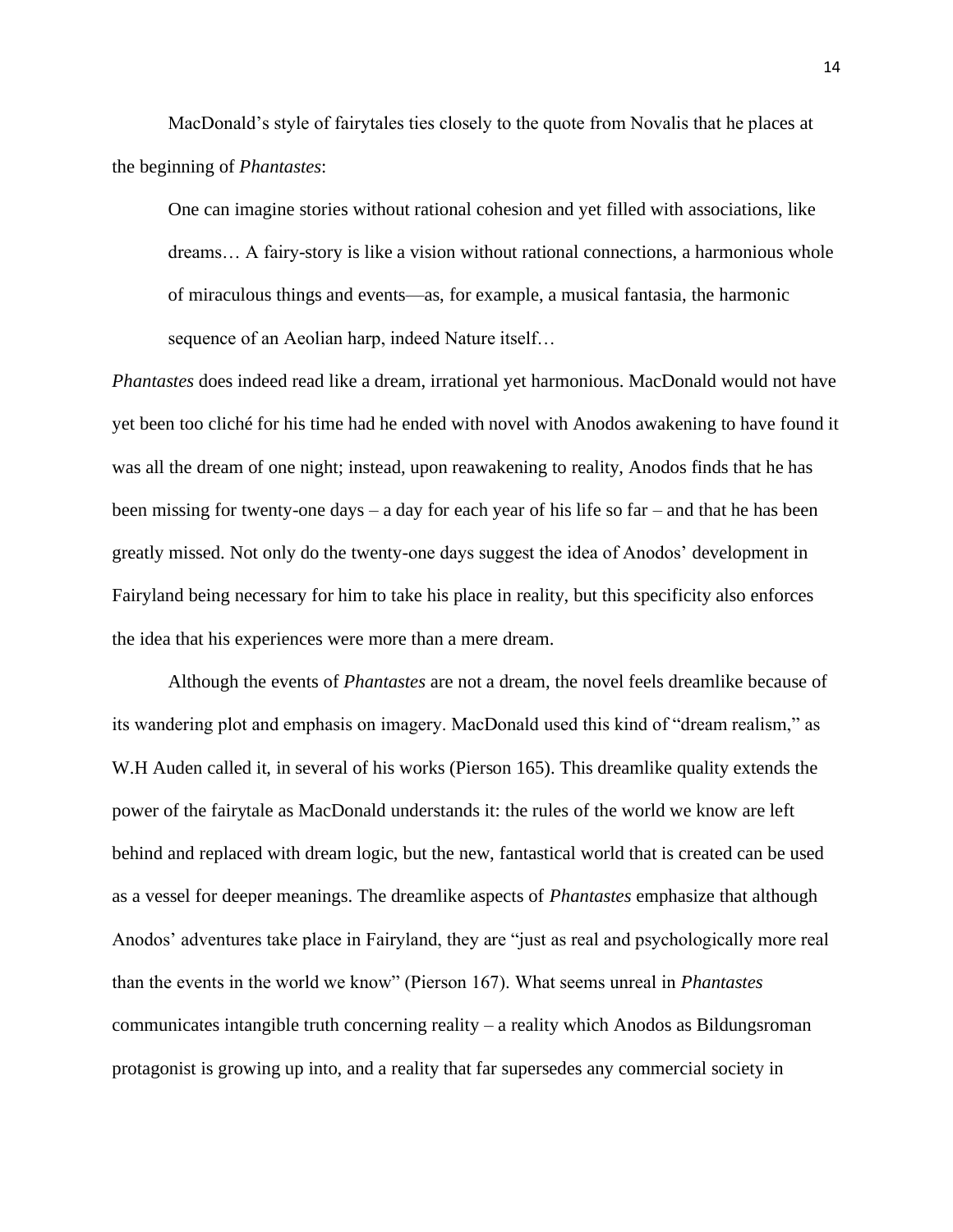importance from MacDonald's view. G.K. Chesterton, who wrote that MacDonald was "a Scot of genius as genuine as Carlyle's," believes that MacDonald "could write fairy-tales that made all experience a fairy-tale," transporting the reader from the hustle and bustle of society and into the grand space of a more spiritual reality (Chesterton 152).

MacDonald's view of fairytales stems from the *Kunstmarchen* written by Romantic authors, who "were fascinated by the mysteries of experience, the dark places of the mind, and the world beyond the finite." Like these authors from which he drew inspiration, MacDonald believed that the fairytale is "a perfect vehicle for exploring our confrontation with the unknown" (Mendelson 32). By moving from the known world to a world of fantasy, MacDonald interacts with psychological concepts that would normally be confined to the unknown and unseen. These imaginative ventures into the unknown allow us to move beyond the limits of human rationality and to discover greater spiritual truth, to "climb the window stair of consciousness" (Mendelson 34). This is the reality that Anodos is growing up into, a reality which is more spiritual and more profound than merely a profession or a set of societal rules.

#### **Manhood and knighthood**

Were *Phantastes* a more traditional Bildungsroman, we would see Anodos ascend to his place as a man in commercial society. Indeed he begins the novel by having just become a man according to the laws of the real world, and although we learn very little about his life and personality before his adventures in Fairyland, he seems to be an adequate adult: he ventures into his late father's office to begin work in commercial society, he appears respectable, and he loves his young sister well enough to listen to her reading bedtime stories, although, like any good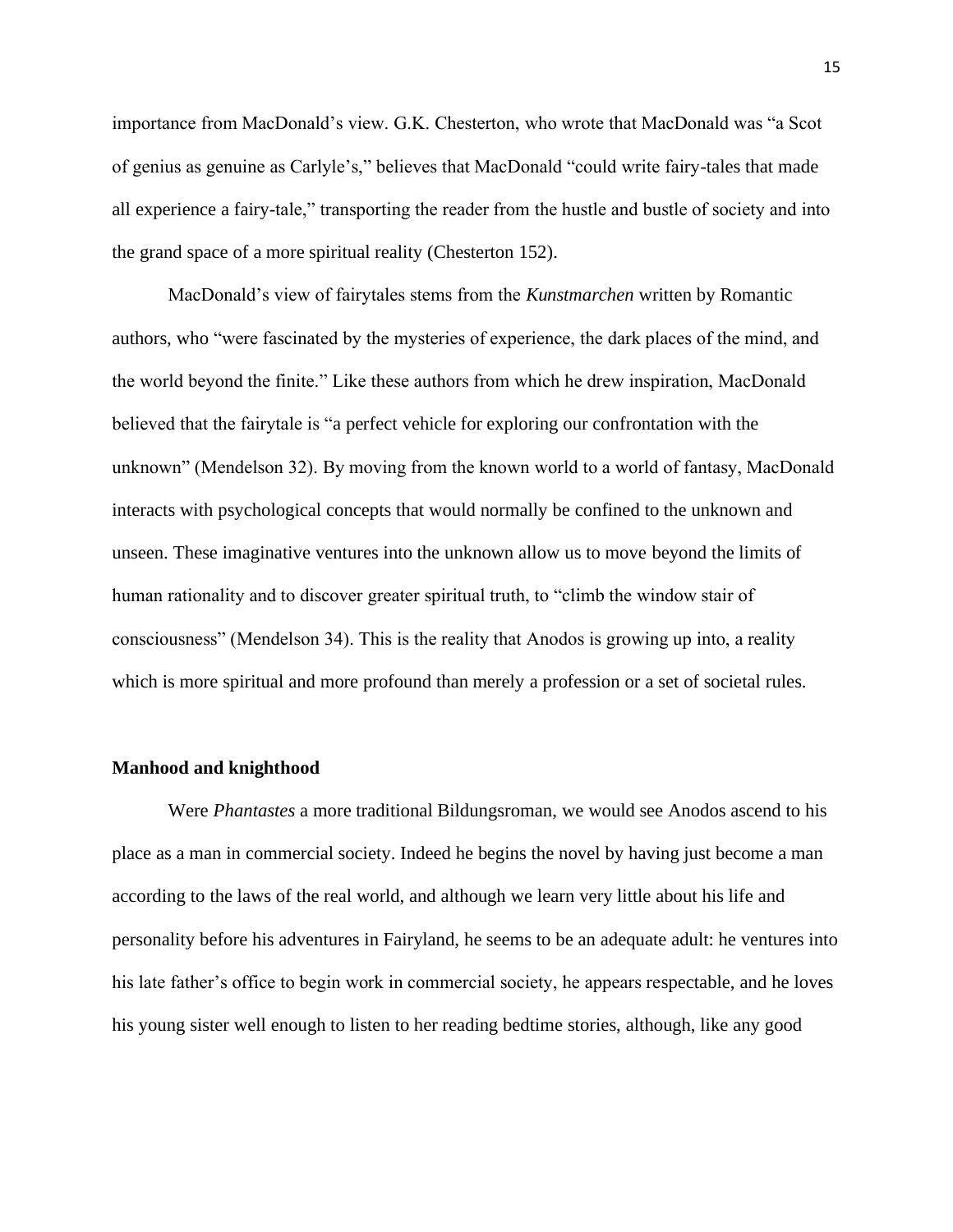adult, he does not believe in them. We learn next to nothing else about his life outside of Fairyland.

If Anodos is not intended to become a man of commercial society like a typical Bildungsroman protagonist, our first assumption may be that he is to become a knight: after all, he is wandering in Fairyland, which is full of knights and beasts. MacDonald subverts our expectations here by raising Anodos up to knighthood and then bringing him back down again to be a lowly squire, a role in which he finds purer joy. Had MacDonald been content to have Anodos peak as a knight, we may have been satisfied to see the novel as an allegory for the society he has left behind – a medieval society in which a man must achieve the upper social echelon of knighthood and marriage to a fine lady. As we know, MacDonald had no such interest in societal development. Even in the context of Fairyland, Anodos' development must be unorthodox for him to reach his true place in reality.

Although Anodos is then not destined to develop into an ideal knight, *Phantastes* still relies heavily on the image of knighthood as a potential outcome of inner development. One of the clearest examples of prior literature being reused in *Phantastes* is the character of the knight who is modeled after Sir Percival. Very few characters appear more than once in the novel, and the Knight reappears more than any other character, displaying minor character growth himself but chiefly acting as a mirror against which we compare Anodos' development, for better or worse. Following the novel's pattern of stories within stories, the knight enters *Phantastes* from a book that Anodos reads in the first cottage he visits within Fairyland. Anodos reads the tale of Sir Percival, whose "armor was wondrous rosty to behold, ne could he by any art furbish it again." In this story, Sir Percival had just escaped "the demon lady," and was "in nowise cured of his fault, yet bemoaning the same," and fell again to the wiles of the malicious lady of the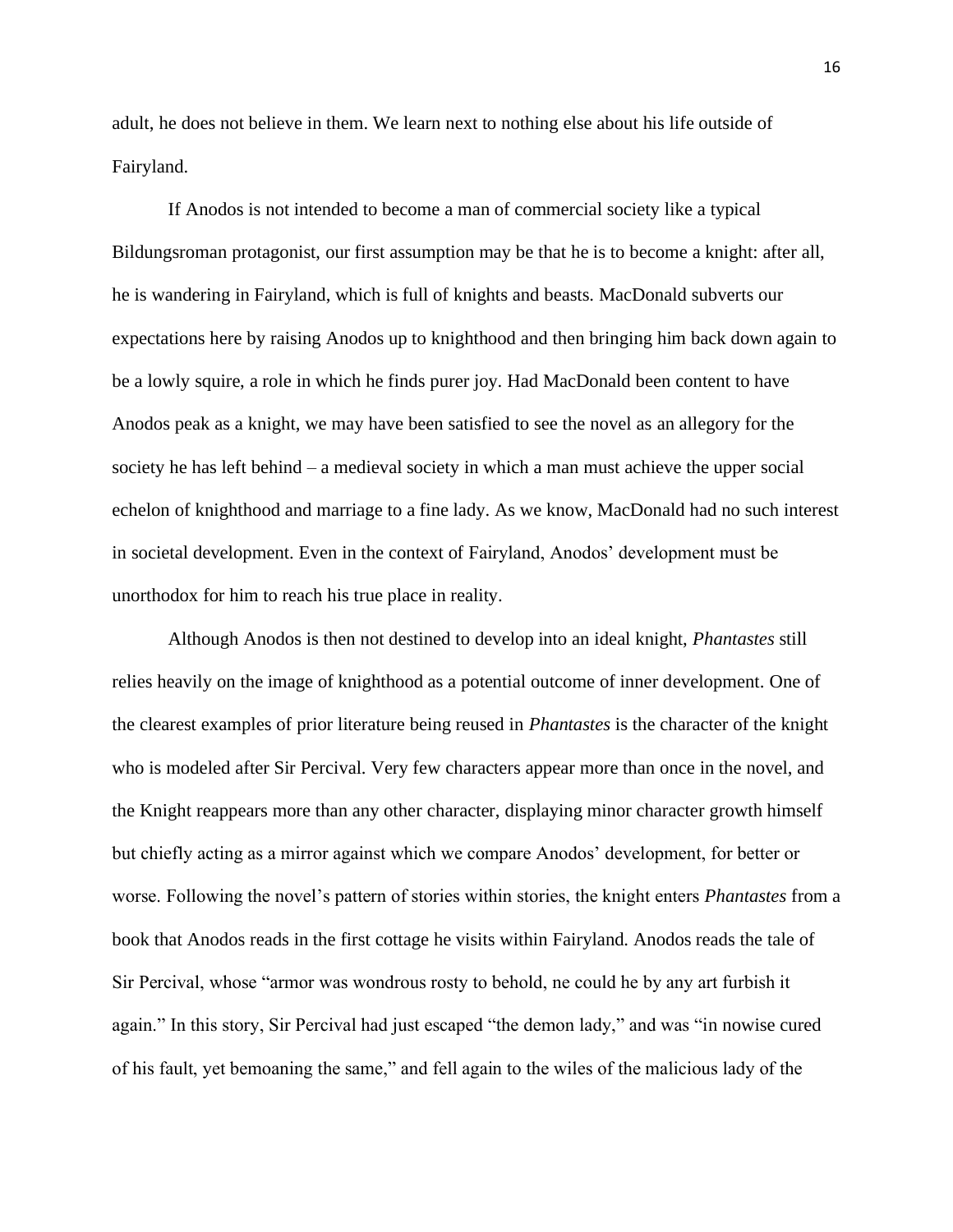alder-tree (*Phantastes* 16). After Anodos has left the cottage, been hunted by the Ash tree, and awakened the lady of marble, he encounters a knight with rusted armor reminiscent of Sir Percival. The Knight asks Anodos if he has ever read the tale of Sir Percival and the Maiden of the Alder-tree, and warns Anodos to "take heed," galloping off into the distance without any further detail (*Phantastes* 41). Anodos thinks himself well-warned and tells himself, "I shall not be ensnared by any beauty, however, beautiful. Doubtless, some one man may escape, and I shall be he" (*Phantastes* 42). Clearly, Anodos thinks of himself as a knight in his own right, wiser and stronger than Sir Percival. But soon after he forms his resolve, Anodos meets a beautiful woman whom he mistakes for the lady of marble, and he follows her into her grotto and falls asleep. When he awakens, the woman is revealed to be the monstrous Alder-tree, who has summoned the Ash-tree to tear Anodos apart. Just when Anodos had "given [himself] up to a death of unfathomable horror… the dull, heavy blow of an axe echoed through the wood," and the Ash fled, wounded. The axe blows at the base of the Ash that saved Anodos were later revealed to be struck by the knight himself. Anodos grieved: "The Maid of the Alder-tree had befooled me nearly slain me—in spite of all the warnings I had received from those who knew my danger" (*Phantastes* 47). From the first encounter with the Knight and the subsequent danger from the Alder-tree, MacDonald sets up two lines of development that continue throughout the novel: the idea that Anodos wishes to be a knight, and a wiser one than the Knight he encounters; and the idea that Anodos, unlike a standard hero, frequently requires saving and help. The outcome of these two lines of development sees Anodos humbled, neither a knight nor free of the need of the help of one, but by coming to this realization he quite possibly becomes a better man than the Knight whom he admires and resents.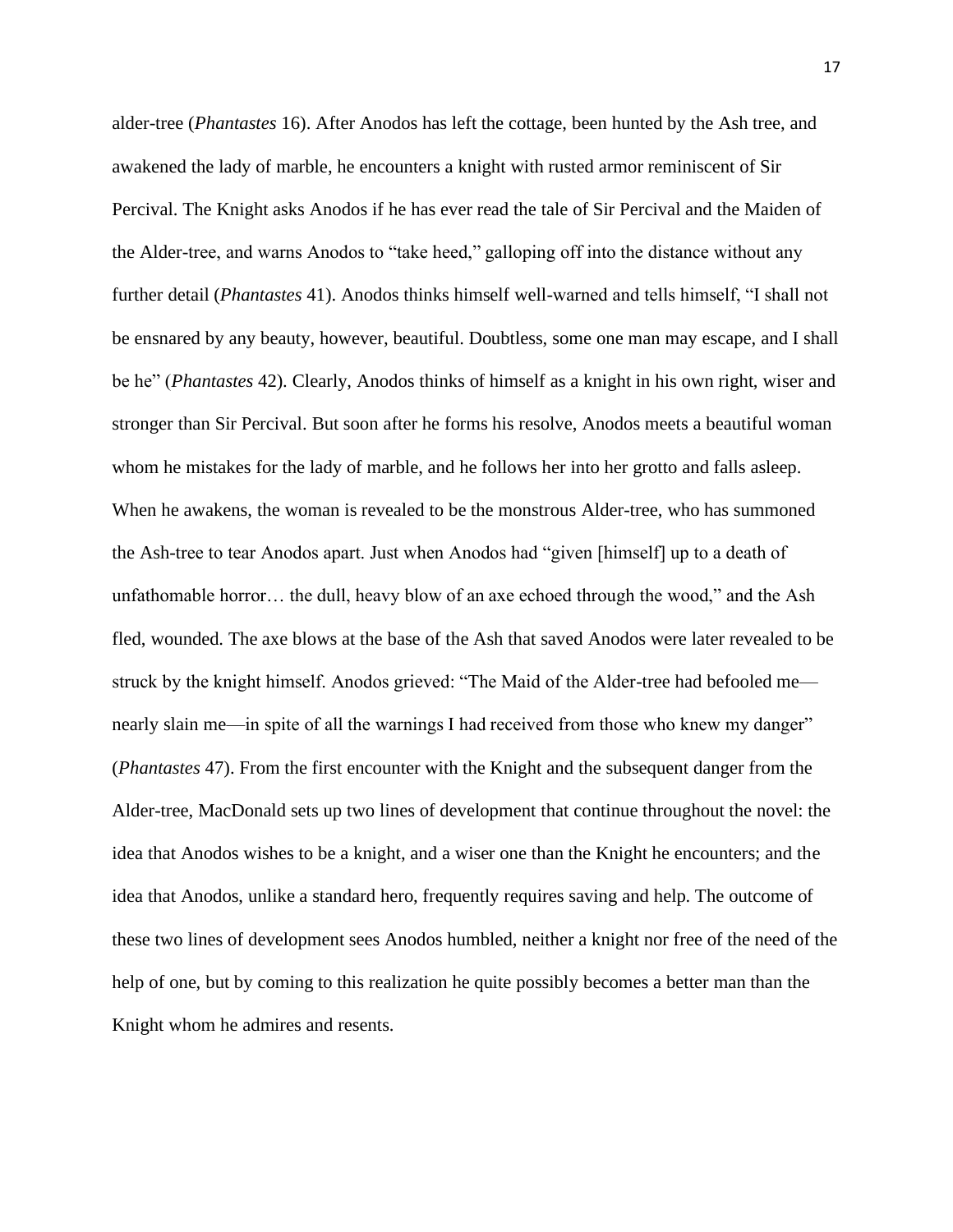Anodos' relationship with the Knight throughout *Phantastes* follows repeated patterns of imitation, rescue, and disappointment. Although the Knight is not exactly Sir Percival, he remains a kind of mythic ideal, living the life that Anodos wants to live. Although the Knight had been deceived by the Alder-tree in the same way Anodos later was, he is able to redeem himself by slaying the Ash-tree. When Anodos becomes entangled with his own Shadow, the Knight has no such struggle. In a surprising turn from the fairytale norm, Anodos does not win the love of the lady of marble in the end, but she becomes the wife of the Knight. Anodos himself loses his life in Fairy Land not as a self-sufficient knight but as the Knight's squire, and the Knight and the lady of marble weep together over his tomb.

The Knight's former struggle with the Alder-tree foreshadows Anodos' own eventual development, but by falling from knighthood Anodos eventually surpasses the Knight in goodness. During their first encounter, the Knight tells Anodos, "I that was proud am humble now," because he had fallen to the wiles of the Alder-tree (41). Although Anodos commits this same error and weeps for it, Anodos does not learn humility and his errors continue: he soon opens the door to his Shadow and later is entrapped, both literally and figuratively, in a tower of his own pride. Anodos' humbling comes towards the end of the novel: having been freed from the tower by a young woman, he puts off his armor, deciding that "it is better, a thousand-fold, for a proud man to fall and be humbled, than to hold up his head in his pride and fancied innocence," and that "he that will be a hero, will scarcely be a man; that he that will be nothing but a doer of his work, is sure of his manhood" (*Phantastes* 166). It is only when Anodos sets himself to being a doer of his work by faithfully serving the Knight as a lowly squire that he becomes truly a man, sacrificing his own life to save innocents. As the Knight tells Anodos, "All a man has to do, is to better what he can… [for] even renown and success are in themselves of no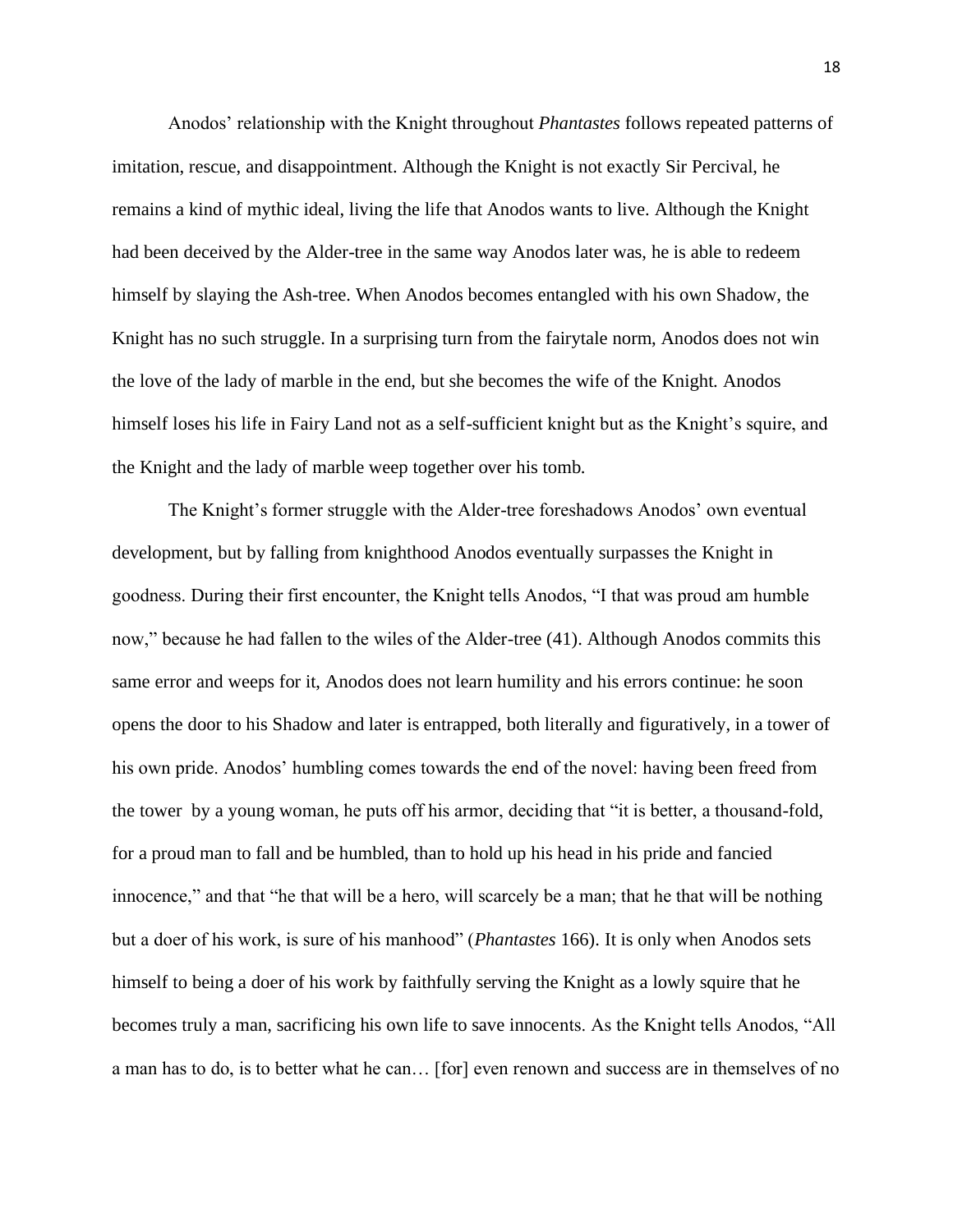great value" (*Phantastes* 171). The pride and the leadership that society praises as primary values in a man turn out to be insufficient in MacDonald's view of reality, and we see Anodos' inner development lead him to a pure, sacrificial submission that exceeds the Knight in goodness.

#### **Attitude toward women**

Every fantasy story with knights tends to have ladies as well, and *Phantastes* is no exception. We find "the usual Romantic and Victorian set of angel women and demon women" ("Phantastes and Lilith" 41) with female characters falling into the categories of pure ladies, innocent girls, kind matrons, or genuine monsters, but the narrator's perspective on Anodos' encounters with these stock figures breaks from Victorian norms. The contrast set up between the lady of marble, whom Anodos wishes to love and thereby possess, and the maiden of the Alder-tree, who controls Anodos and nearly kills him, shows that in the first half of the novel, Anodos "can only conceive of woman as dominated or dominating," but this controlling masculine nature is clearly judged as evil ("Phantastes and Lilith" 43). Instead of reaffirming Anodos' desire to possess the lady of marble and blaming her for her recalcitrance, the novel clearly shows that the two are not a good match because of Anodos' need for further inner development.

In writing *Phantastes*, MacDonald drew on the classical myth of Pygmalion, but while the classical myth ends with the goddess Aphrodite giving life to the sculpture so that Pygmalion can marry his love, there is no such resolution between Anodos and the lady of marble. Anodos first meets the lady of marble when he rests in a cave, having recently escaped the Ash-tree, and finds a statue of Pygmalion gazing upon a block of marble. He investigates the block of marble further and finds it to be a marble statue of a sleeping woman, encased in alabaster. Anodos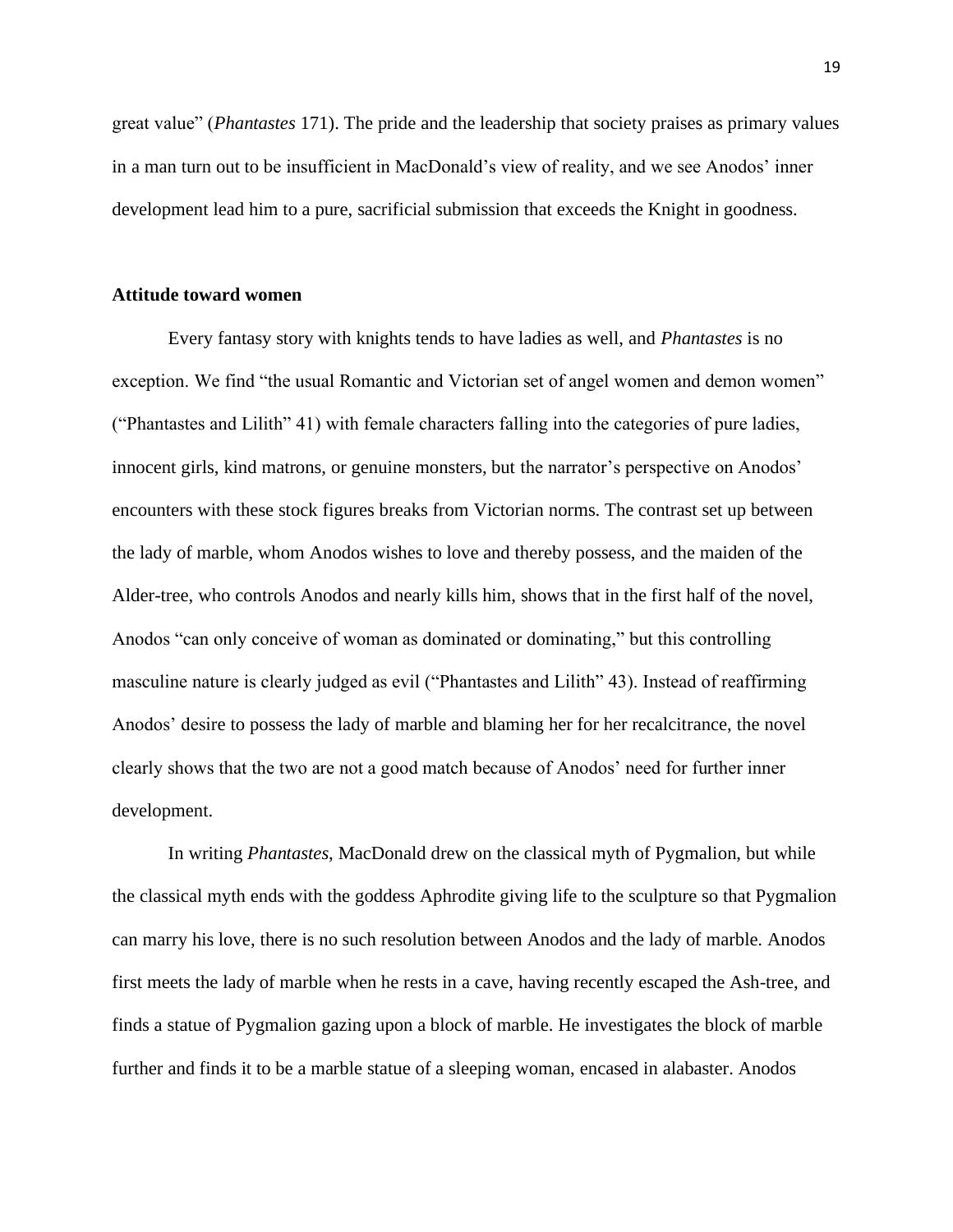thinks of the stories he has read before: "Numberless histories passed through my mind of change of substance from enchantment and other causes… of the Prince of the Enchanted City, half marble and half a living man, of Ariel, of Niobe, of the Sleeping Beauty in the Wood" (*Phantastes* 36-37). Having convinced himself that the statue will awaken to be a real woman, he first tries to kiss her to life, but when there is no effect, he decides that "Sweet sounds can go where kisses may not enter" and sings to awaken the lady in marble (*Phantastes* 37). The song, which frequently compares the statue's sleep to death, causes the woman first to faintly breathe, and then to rise all at once. Instead of thanking Anodos for waking her, the woman immediately flees before he can say a word.

The scene of the revival of the lady of marble may come across as romantic, with Anodos as her selfless savior, but Anodos sings to awaken the lady in marble out of covetousness and selfish desire. He decries repeatedly through his song, "I have found thee; wake for me," and again, "Awake! or I shall perish here" (*Phantastes* 38-39). There is nothing blatantly abusive to his song, and the lady of marble later expresses her gratitude that he sang her from her enchanted sleep, but the self-centered bent of his song remains, as does a feeling of ownership that he feels he has over the lady of marble because he has chosen to love her. At this early point in the novel, Anodos views women, most of all the woman of marble, as "extensions of himself, property upon which he may perpetrate his designs" ("Phantastes and Lilith" 41). To an extent, the women of *Phantastes* do indeed fulfill the function of being extensions of Anodos, being representations of whom he ought or ought not become and revealing his inner state through his interactions with each of them, but the same can be said of the other male characters, who are equally two-dimensional.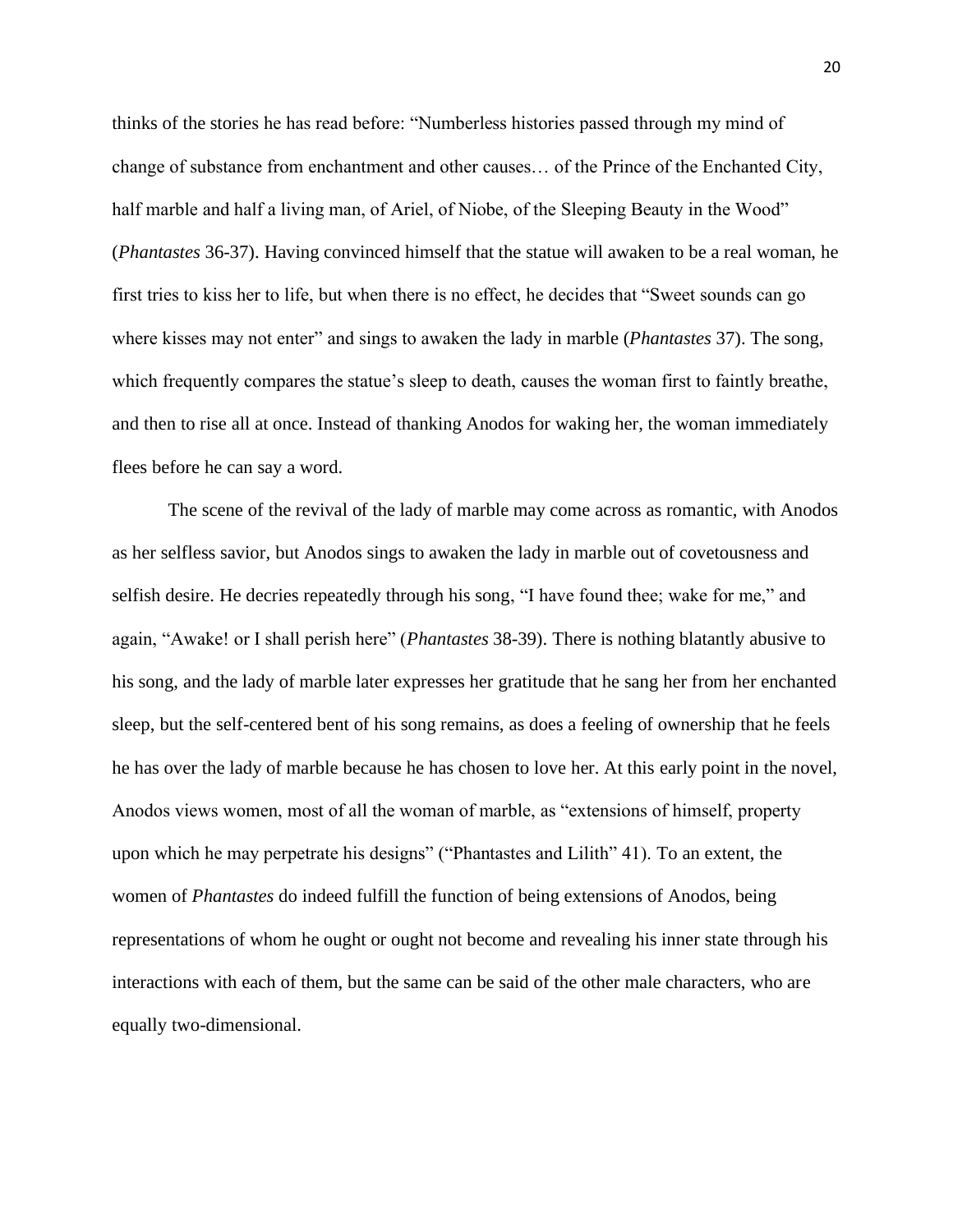Anodos' desire to own the lady of marble never manifests in reality, but both Anodos and the reader take time to come to the realization that he will not have a fairytale happily ever after with the woman whom he loves. Much of Anodos' maturing comes while he stays in the palace of the fairy queen, reading stories of self-sacrificing lovers, and when he leaves the palace through an underground path, he finds himself taunted by goblin-like creatures that he compares to the Kobolds of German folklore, who say,

"You shan't have her; you shan't have her; he! he! he! She's for a better man; she's for a better man; how he'll kiss her! how he'll kiss her!" The galvanic torrent of this battery of malevolence stung to life within me a spark of nobleness, and I said aloud, "Well, if he is a better man, let him have her" (120)

Anodos' "spark of nobleness" indeed does not last, and he struggles again with grief and envy over the love of the lady of marble, whom he himself never stops loving. Many trials remain before he comes to release his desires to possess the lady of marble, but MacDonald clearly views this eventual surrender as the mark of a good man. Instead of Anodos becoming more of a man by pursuing or rescuing the lady of marble, we eventually see Anodos become more of a man by wanting what's best for her, even if that's the love of the Knight instead of himself.

Before we find out whether Anodos is able to attain the love of the lady of marble, he must first learn to recognize real virtue and beauty. This is an example of inner growth which could be understood as required for society – how do we recognize who we can trust, and what kind of woman should a man desire to marry? – but Anodos' education here also applies to spiritual reality, because he is required to learn what real virtue looks like and to imitate it himself. The lady of marble is the ideal of Anodos' affections, beautiful and pure in appearance and in inner self. We hear very little dialogue from the lady of marble herself; we are told about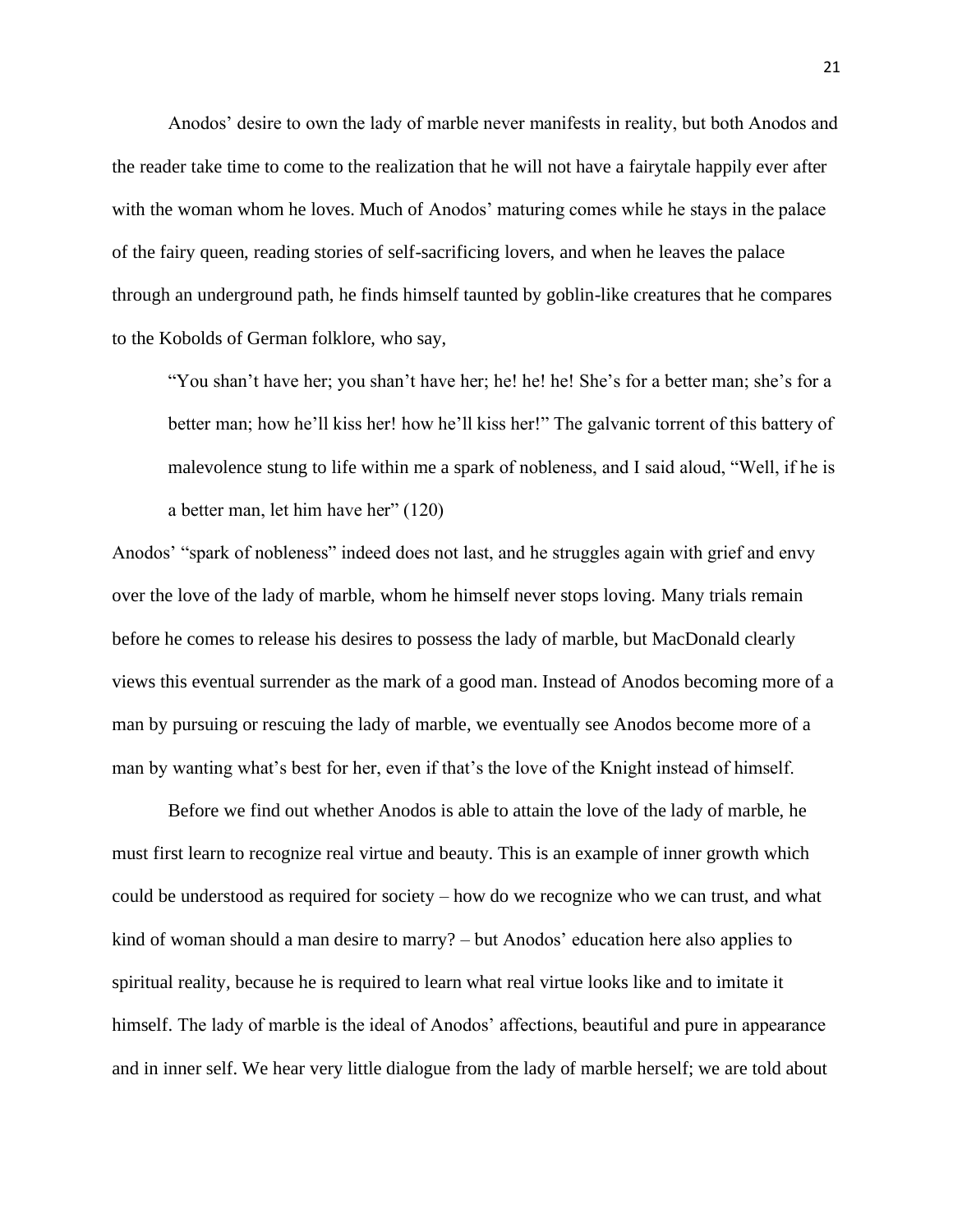her goodness and purity more than we really get to experience her as a fully-fledged character, but instead of coming across as flat and objectified, the readers believe in her goodness alongside Anodos, in part because most characters are structured similarly, as a fairytale ideal instead of an autonomous character. Her authentic beauty is contrasted with the twisted beauty of the maiden of the Alder-tree, who is initially appealing but is revealed to be rotten and twisted on the inside; Anodos must learn the difference between the two.

Between the lady of marble and the Alder-tree, MacDonald uses the Victorian dichotomy of the pure woman and the fallen woman. Instead of praising or condemning each for their choices, he lets each be known by their nature, and any praise or condemnation rests with Anodos as the dynamic character while learns how to properly react to each woman. The responsibility to make moral choices rests on Anodos, not the women.

Anodos' primary struggle as he matures in *Phantastes* is a conflict between selfless love for others as compared to the selfish desire to be loved by another. The selfish desire to be loved is exemplified in the maiden of the Alder-tree. When Anodos wonders how she was so beautiful to him despite being murderous and cruel in this world where appearances and reality are straightforward, we are told that she is made beautiful by the fact that,

…although she loves no man, she loves the love of any man, and when she finds one in her power, her desire to bewitch him and gain his love (not for the sake of his love either, but that she may be conscious anew of her own beauty, through the admiration he manifests), makes her very lovely—with a self-destruction beauty, though, for it is that which is constantly wearing her away within, till, at last, the decay will reach her face, and her whole front, when all the lovely mask of nothing will fall to pieces, and she be vanished for ever (*Phantastes* 49).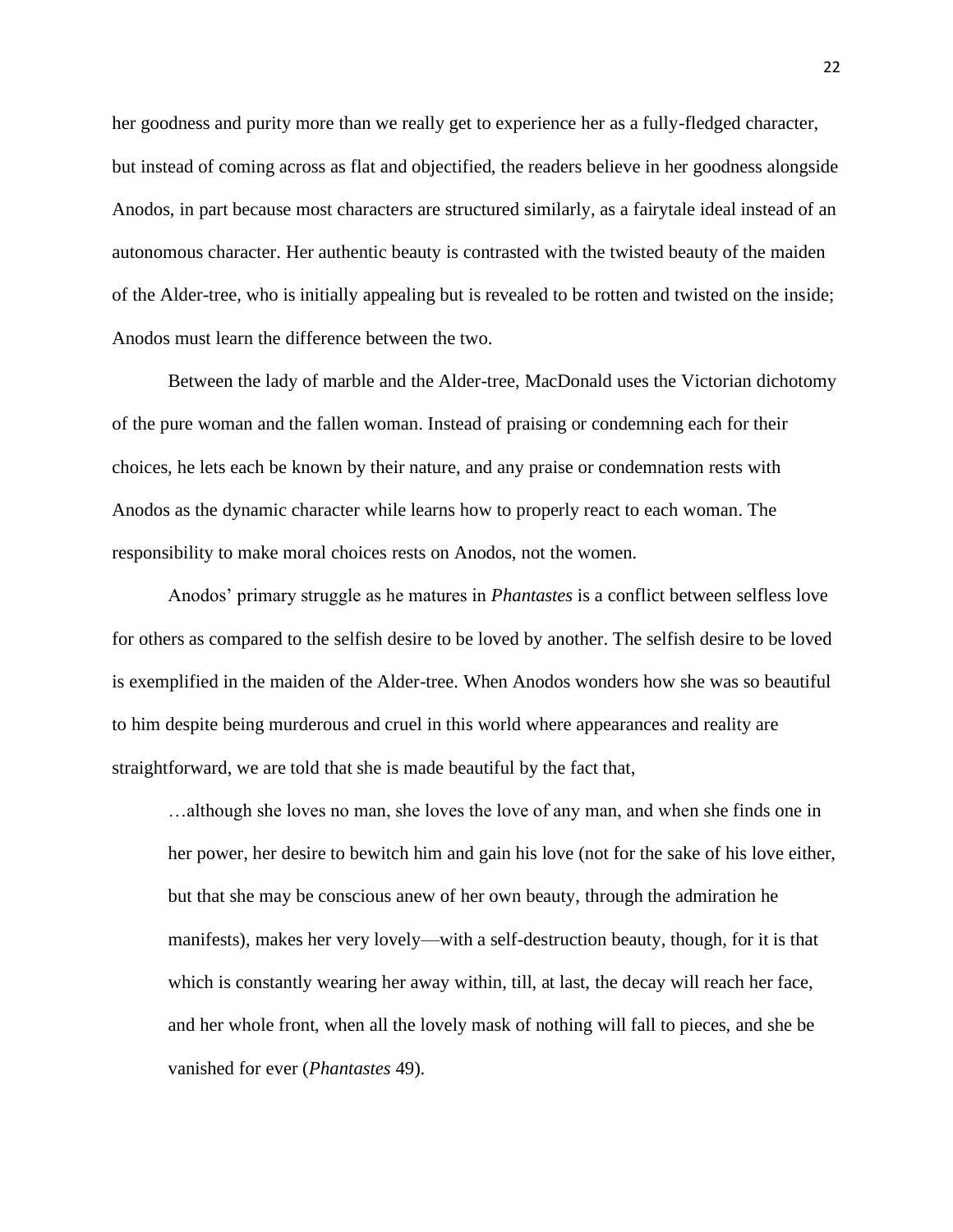The lady of marble, as the contrast to the maiden of the alder-tree, shows no such desire to be loved: she flees Anodos' attentions, and her later relationship with the Knight is emotionally equal. Anodos mirrors this desire to be loved, and the horrific reality behind the alder-tree threatens that if he does not develop into a man who loves selflessly, he too will be "vanished for ever."

#### **The Shadow**

One of the most psychologically transparent occurrences of spiritual reality in *Phantastes*  is the story of Anodos and his own Shadow. After finding rest and advice in many cottages along his path, Anodos enters a cottage inhabited by a woman with a "sallow and slightly foreboding" face. The cottage has a door in a corner, and the woman warns Anodos against opening the door, but "the prohibition… only increased [his] desire to see," and he opens the door to find a long corridor leading to a starry sky (*Phantastes* 56). As Anodos gazes at the sky, a dark figure appears, running down the corridor toward Anodos, and after he turns aside to let the figure pass, he sees it no more. The dark figure is his shadow, which clings to his feet and "was so dark, that [he] could see it in the dim light of the lamp, which shone full upon it, apparently without thinning at all the intensity of its hue." The woman, who is revealed to be a sharp-toothed ogre, tells Anodos, "Everybody's shadow is ranging up and down looking for him. I believe you call it by a different name in your world; yours has found you" (*Phantastes* 57). The shadow's power over Anodos disturbs his mind and memory, dampens his spirit, leads him to be unkind to others whom he meets, and even harms the physical environment around him. The Shadow is not a villain outside of Anodos but is rather a representation of the worst of the Self within him, the Self which must be denied for him to truly love and be happy. The Shadow "presents others as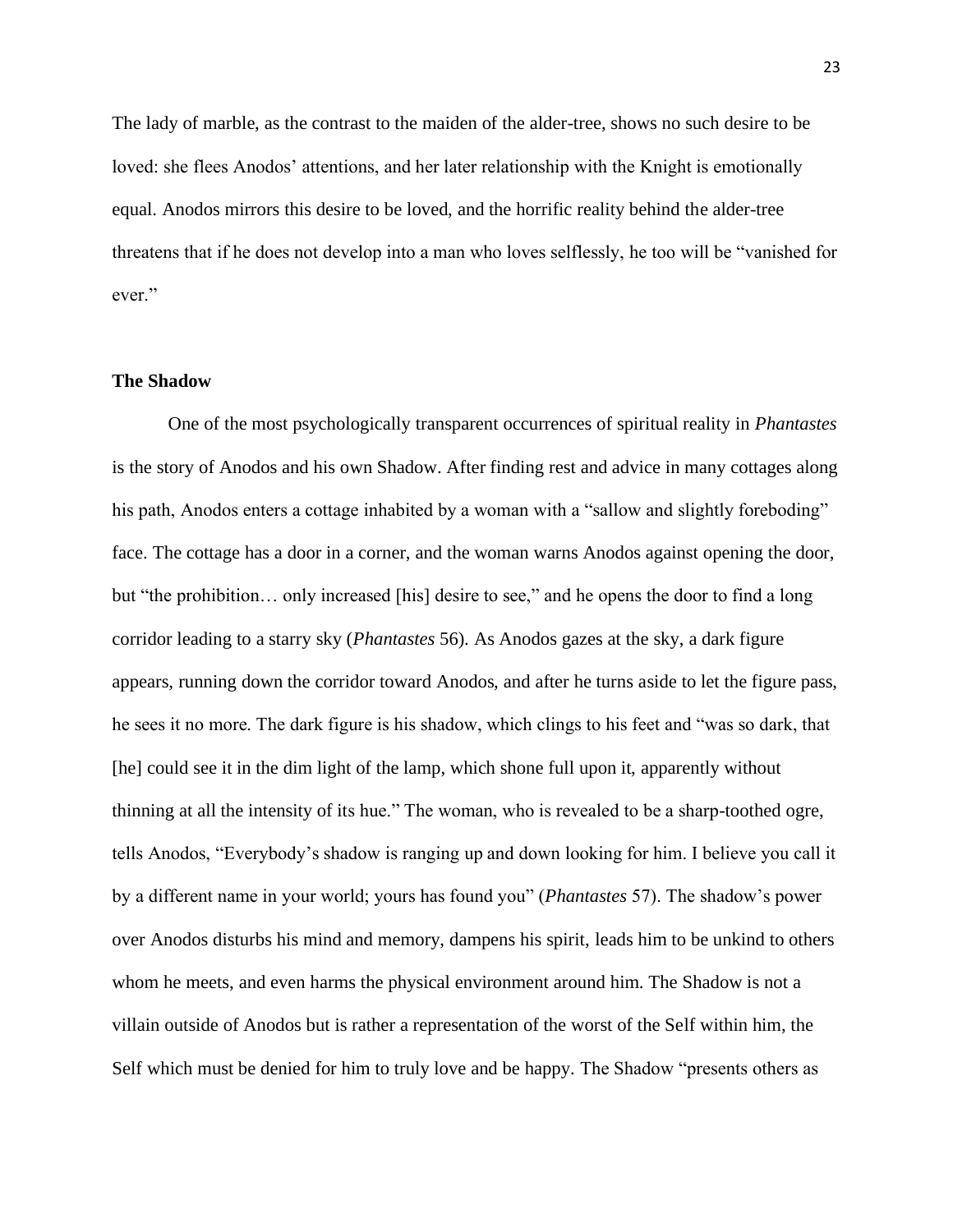objects, dark fragments of a universe detached from the self. Anodos is at the centre of his world and everything else is outside and useful only as it can gratify his desires" ("The community of the centre" 54). The Shadow's power remains over Anodos for much of the novel, increasing or decreasing in importance depending on his mental state and the influences around him, and it is not until he is humbled by being trapped in a tower of his own pride and the Shadow is finally defeated.

When Anodos is at his worst, overcome by the influence of his Shadow, he meets a young girl whose prized possession is a glowing globe that she carries with her, and although she begs him not to touch it, he touches the globe and breaks it, an incident which multiple scholars equate to symbolism of sexual assault. The girl, now a woman, resurfaces later in *Phantastes* to sing Anodos free from his imprisonment in the tower. Instead of further accusing him of breaking her prized globe, she says, "Perhaps I owe you many thanks for breaking it" (*Phantastes* 164). She tells him that she took the shards of her globe to the Fairy Queen, and although her globe could not be fixed, she can now sing. She much prefers her new power of song, and wherever she travels, "[her] songs do good, and deliver people" (*Phantastes* 164). As Anodos frequently does, she experiences personal growth out of the damage others did to her.

# **Childlikeness**

From the traditional perspective, *Phantastes'* Bildungsroman plot runs counter to reason. Having arrived in Fairyland, Anodos becomes not a knight but a humble man, learns to relate to women in counter-cultural ways, and now also we see his maturing being equated to becoming more childlike. The beginning of *Phantastes* makes it clear that the story will involve Anodos growing up: after all, the story begins the day after Anodos' twenty-first birthday, when he has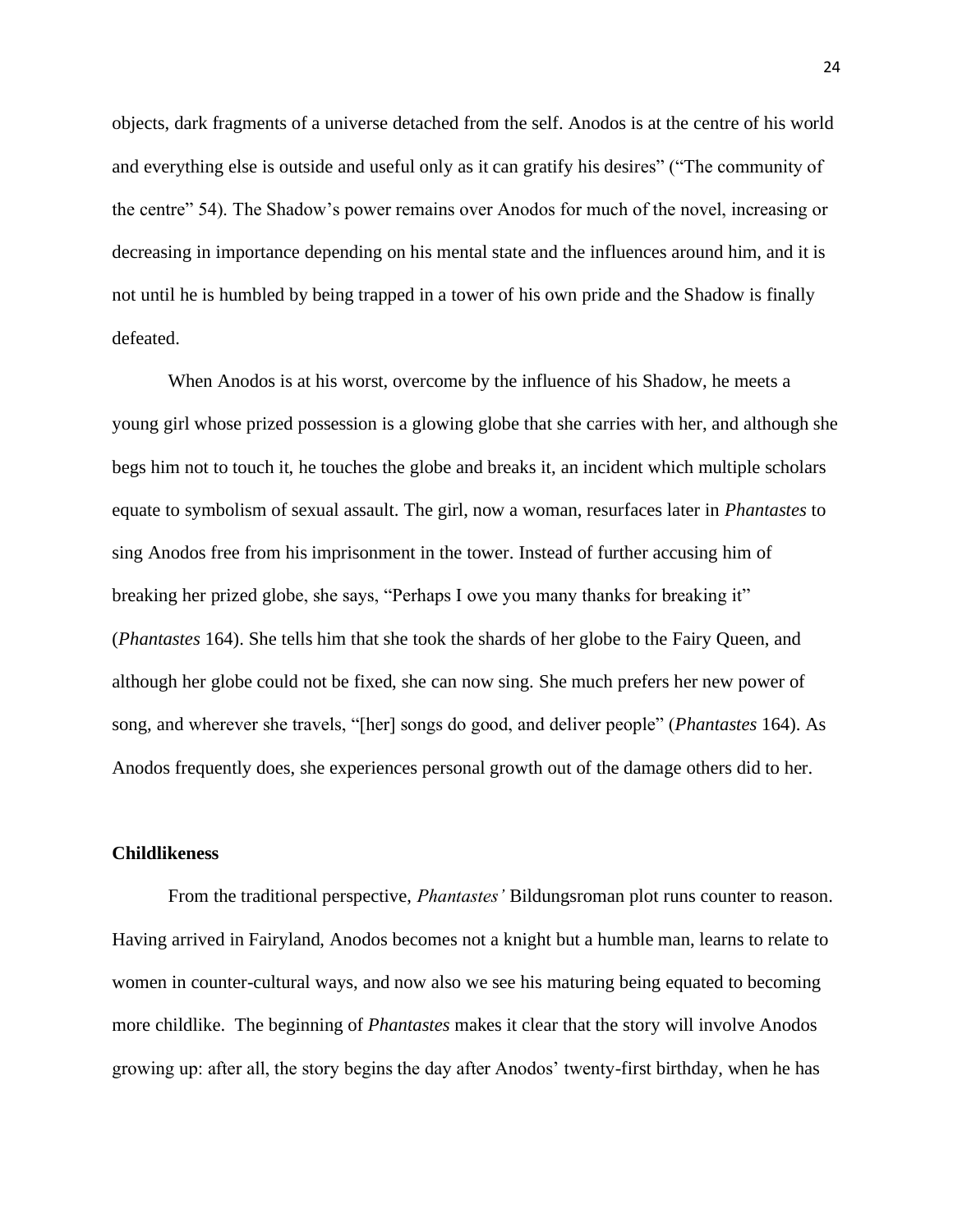just reached legal manhood. The night before his younger sister had read him a fairytale, and when she asked him if there was any such place, he replied, "I suppose there is, if one could find the way into it," which is to say, he did not believe (*Phantastes* 8). Such rational beliefs are quickly set aside when he meets his first fairy, but Anodos struggles between that desire for sober adultlikeness and imaginative childlikeness, having to relearn what it's like to be childlike, like his younger sister (Knoeflmacher xi).

This struggle between childlike belief in the fairytale and adult sensibility is exemplified in the family living in the cottages where Anodos spends the night after falling to the wiles of the Alder and nearly being slain by the Ash. The matron of the house comforts Anodos when he arrives and tells her his story, but she asks him "not to say a word about these things" when her husband arrives home, telling Anodos, "I must believe my senses, as he cannot believe beyond his, which give him no intimations of this kind. I think he could spend the whole of Midsummereve in the wood and come back with the report that he saw nothing worse than himself" (*Phantastes* 49). This husband, though disbelieving, indeed seems like a loving man when he arrives home. Anodos finds that the man's "benevolent face… produced such a reaction in [Anodos], that, for a moment, [he] could hardly believe there was a Fairy Land; and that all [he] had passed through since [he] left home, had not been the wandering dream of a diseased imagination." But a single glance at the couple's young daughter reading a book by the fireplace causes the effect to fade, and Anodos "believed in Fairy Land again" (*Phantastes* 50). The young girl's brother, however, imitates his father in disbelief but not in kindliness: when his sister speaks earnestly of fairies, the boy laughs, but "his laugh was very different from the old man's: it was polluted with a sneer" (*Phantastes* 51).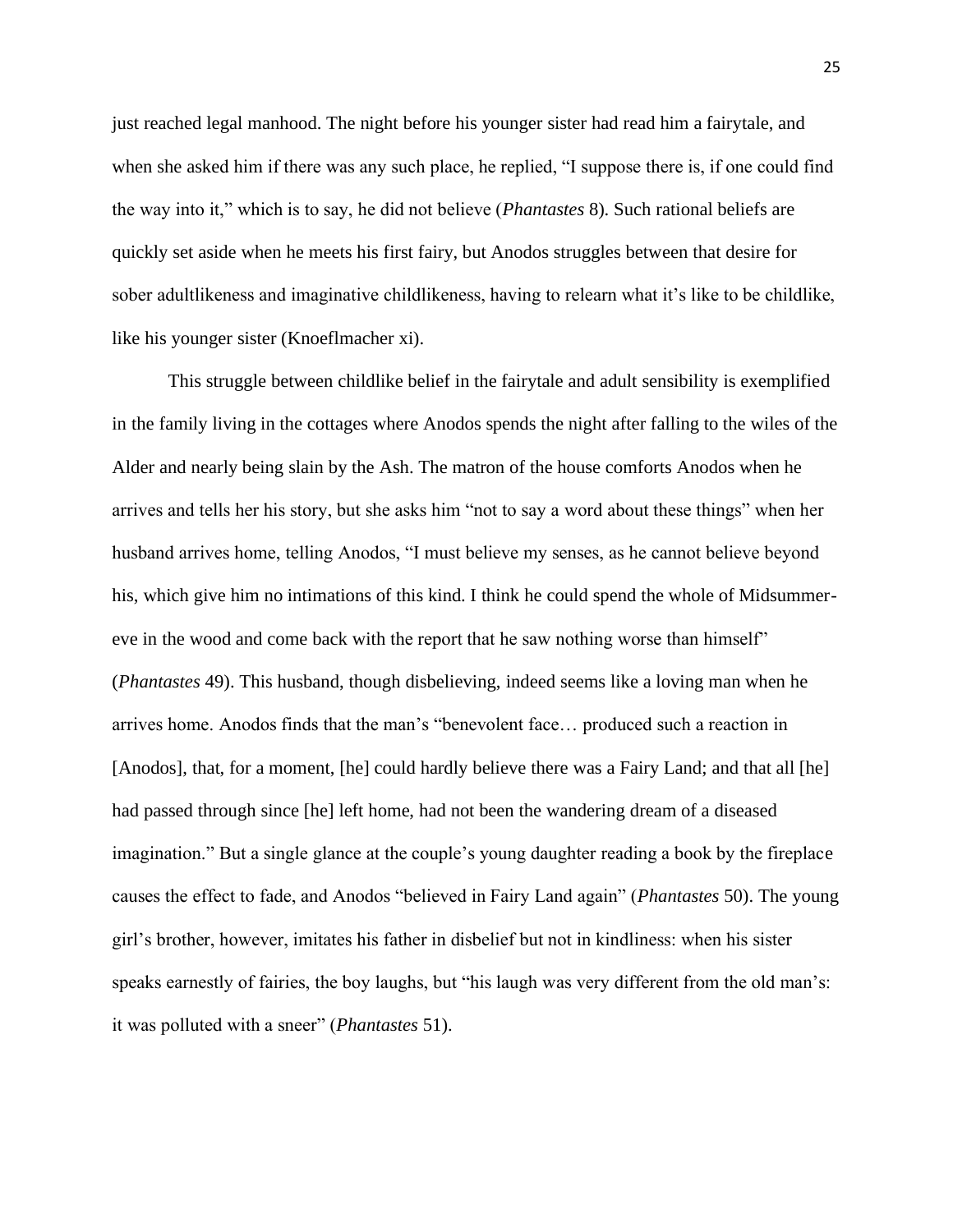This family of four shows a set of different reactions to fairytales, and they represent different stages of Anodos' development. Over the course of the novel, Anodos is at his best when he is naïve and joyful like the daughter, who encapsulates childlike innocence, not having yet learned to keep quiet about magic in front of those who do not believe. Although the father does not believe in magic, he is a good and kind man, quite like Anodos at the beginning of the novel. The son is twisted and prideful in his disbelief, like Anodos under the influence of his Shadow, which makes all beautiful things look common and crude. The matron, mature and wise in her love of fairytales and magic, represents who Anodos ought to be, and indeed by the end of the novel he grows to become like her in wisdom and peaceful imagination.

We can examine MacDonald's argument on children and childlikeness through contrasting *Phantastes* with the work of his more famous contemporary and personal friend, Lewis Carroll. Carroll's enduring classic *Alice's Adventures in Wonderland* approaches the development of childhood becoming adulthood through the lens of nonsense and discomfort, as in the scene in which Alice alternately grows and shrinks by eating and drinking, distressed all the while by the way her body seems to be rebelling against her. The preadolescent Alice finds herself in a world where nothing makes sense, the education she has received previously doesn't hold up, and authority figures enact senseless decrees but fail to control their underlings. Alice, who would very much like to live according to reason and rationality, is unable to offer any wisdom or help to a befuddled reader. In contrast to Carroll's Alice, MacDonald uses the character of a young girl on the brink of adolescence as a source of wisdom: Anodos' younger sister still believes in the supernatural and possesses a clarity and joy that Anodos himself must journey through Fairyland to find, and more than one young girl that Anodos meets in Fairyland itself seems to know deep things that other characters do not know. Indeed, the girls of Fairyland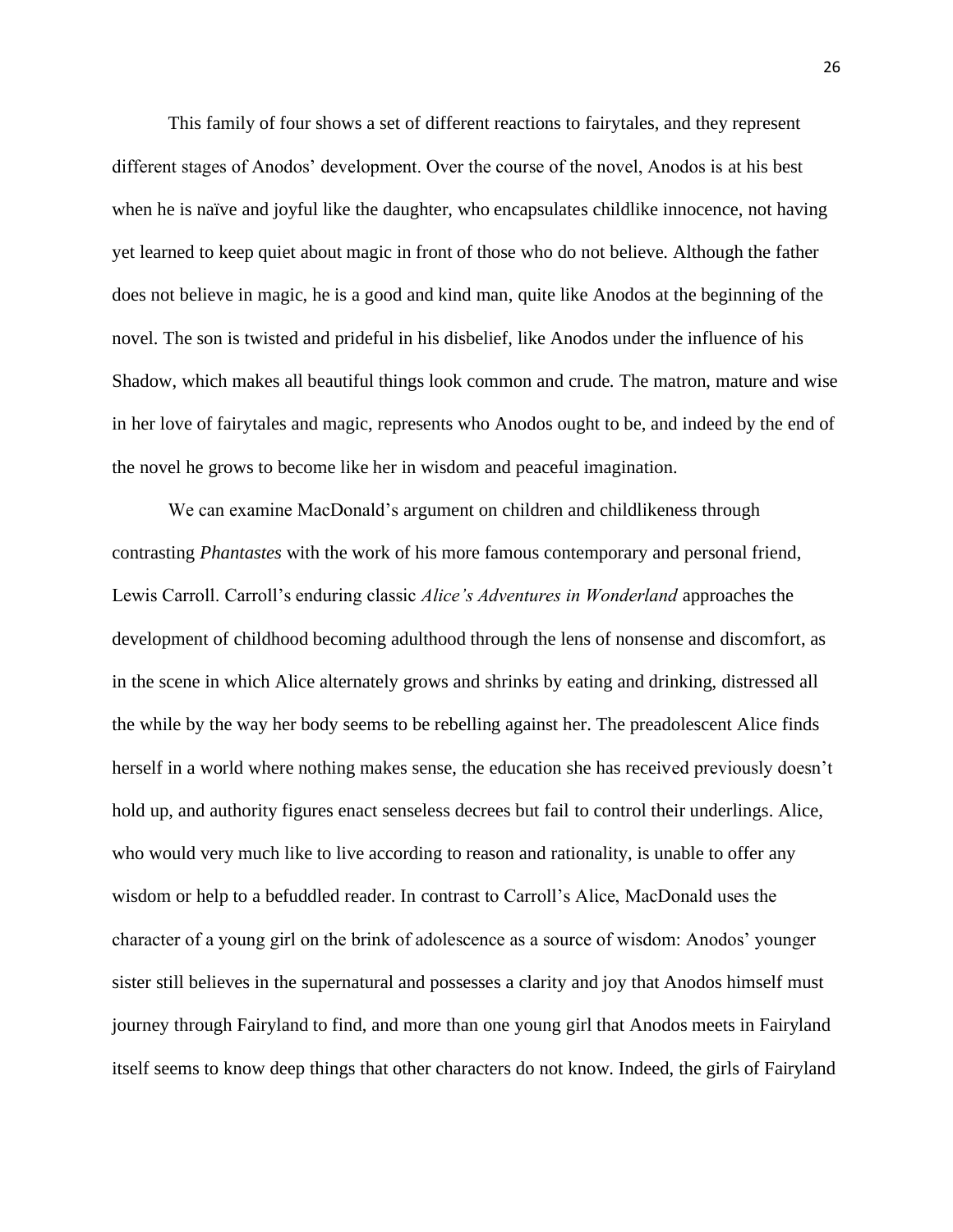often appear to commune more deeply with the reality of Fairyland than anyone else. The first inhabitant of Fairyland that Anodos meets is the wandering "country maiden" who tells him to "trust the Oak, and the Elm, and the great Beech… But shun the Ash and the Alder," and although this advice sounds as nonsensical as something Alice may be told in Wonderland, Anodos finds great practical use in this advice during the first phase of the story as he flees the murderous Ash tree and eventually finds shelter with the kind Beech tree (*Phantastes* 11). And as we have already noted, the daughter of the family of four possesses a deeper knowledge of the reality outside her family's cottage than her father does. Overall, MacDonald's purpose in focusing on childlikeness is clearly very different from Carroll's: the children, rather than being confused by the real world, possess great wisdom about what is real and true.

#### **Development through stories and song**

Not only is Anodos called to be childlike, but he is required to grow in terms of poetic imagination, thereby accessing knowledge of spiritual and aesthetic reality. MacDonald packs *Phantastes* with other stories, whether referenced for a few lines or narrated for multiple chapters. This pattern begins when Anodos reads the tale of Sir Percival near the beginning of the novel and soon encounters a knight who is living that tale as reality. In the palace of the fairy queen, he spends days reading novels in the library that seem to draw him in as if he himself were the central character. From these novels, we hear of two stories: first a summary of a story of a society of winged women who find babies instead of bearing them, which teaches Anodos about profound longing; and next, over the course of several chapters, Anodos recounts a story he read about a young man called Cosmo who fell in love with the woman cursed to spend her nights in the magic mirror he bought. The man in the story must grow past his selfishness and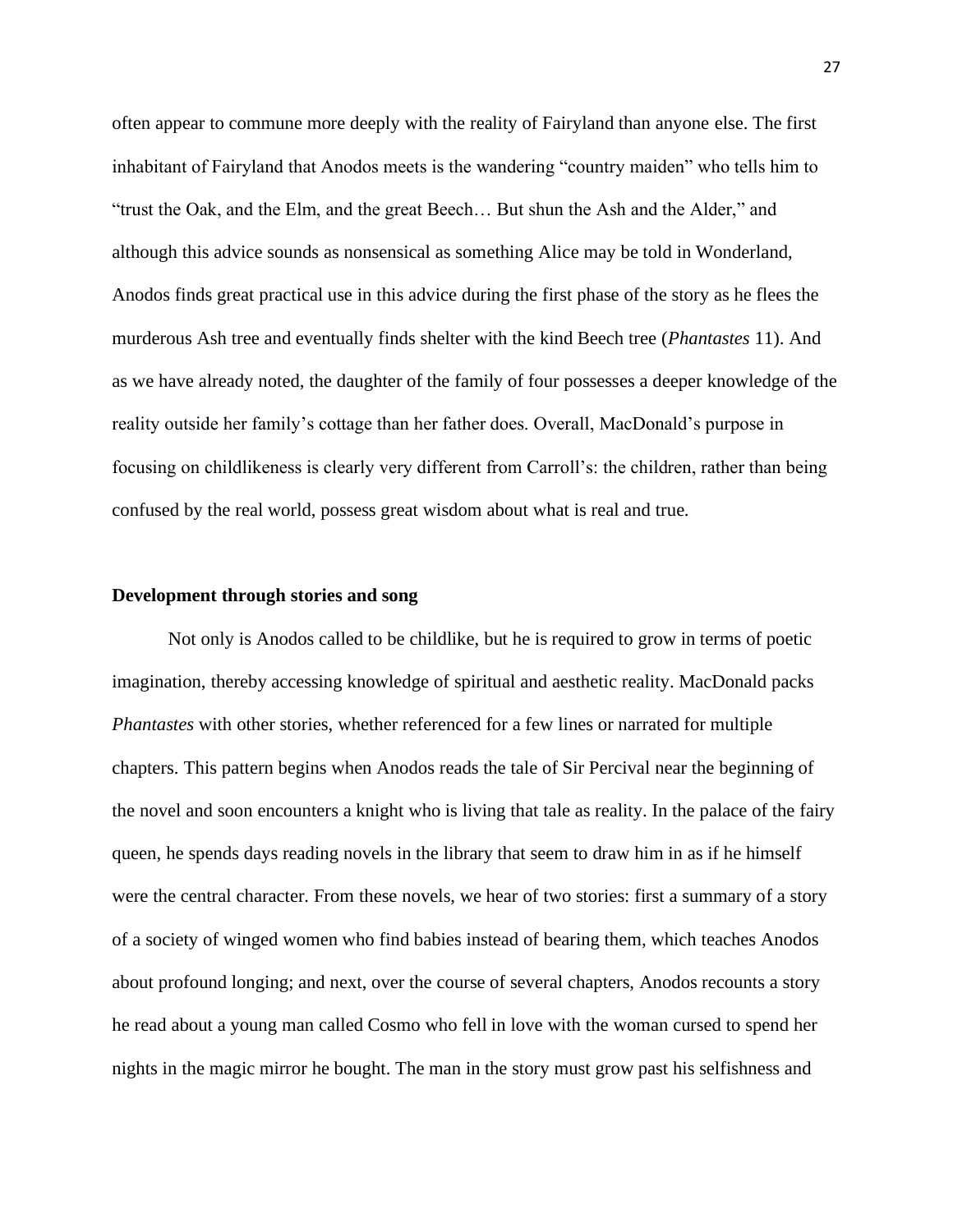eventually die to free the woman he loves, and this is the same journey that Anodos takes over the course of the novel. Anodos learns virtue in part from reading this tale.

While reading stories in the palace of the Fairy Queen, Anodos "discovers that he participates in" what he reads ("The community of the centre" 52). While reading he forgets himself and believes himself to be a part of the story; while reading the story of Cosmo, he believes himself to be Cosmo. Anodos learns about selflessness and love through the story, but his participation in the story also teaches Anodos and the audience about the value and power of imagination; McGillis argues that the story of Cosmo and all of *Phantastes* itself teaches us "to know that literature brings us out of ourselves and into a community of shared images, themes, [and] characters," and that the "knowledge gained through story... is the result of imaginative sympathy and imaginative understanding" ("The community of the centre" 52). As MacDonald also argues in "The Fantastic Imagination," *Phantastes* and the shorter stories within it posit that "What stories attempt to reveal is beyond the capability of language to articulate" (52). The spiritual ideas that undergirded MacDonald's fantasies can neither be expressed in concrete language nor in imagery, but poetry nonetheless "attempts to articulate that deep truth which is imageless. But this entails reducing the imageless to the image, and consequently poetry always fails to present deep truth; it must mediate vision" ("The community of the centre" 53). Shared imagination breaks the bounds of Self which Anodos must learn to reject.

Along with the multiple stories found within *Phantastes*, Anodos and other characters sing songs frequently from chapter to chapter, and although poetry was not truly MacDonald's forte, he clearly intends for the songs to be an important part of the novel's atmosphere. Not all songs have power or move the plot forward, such as the flower fairies' song during Anodos' first few hours in Fairyland, but MacDonald included these interludes as part of his argument for the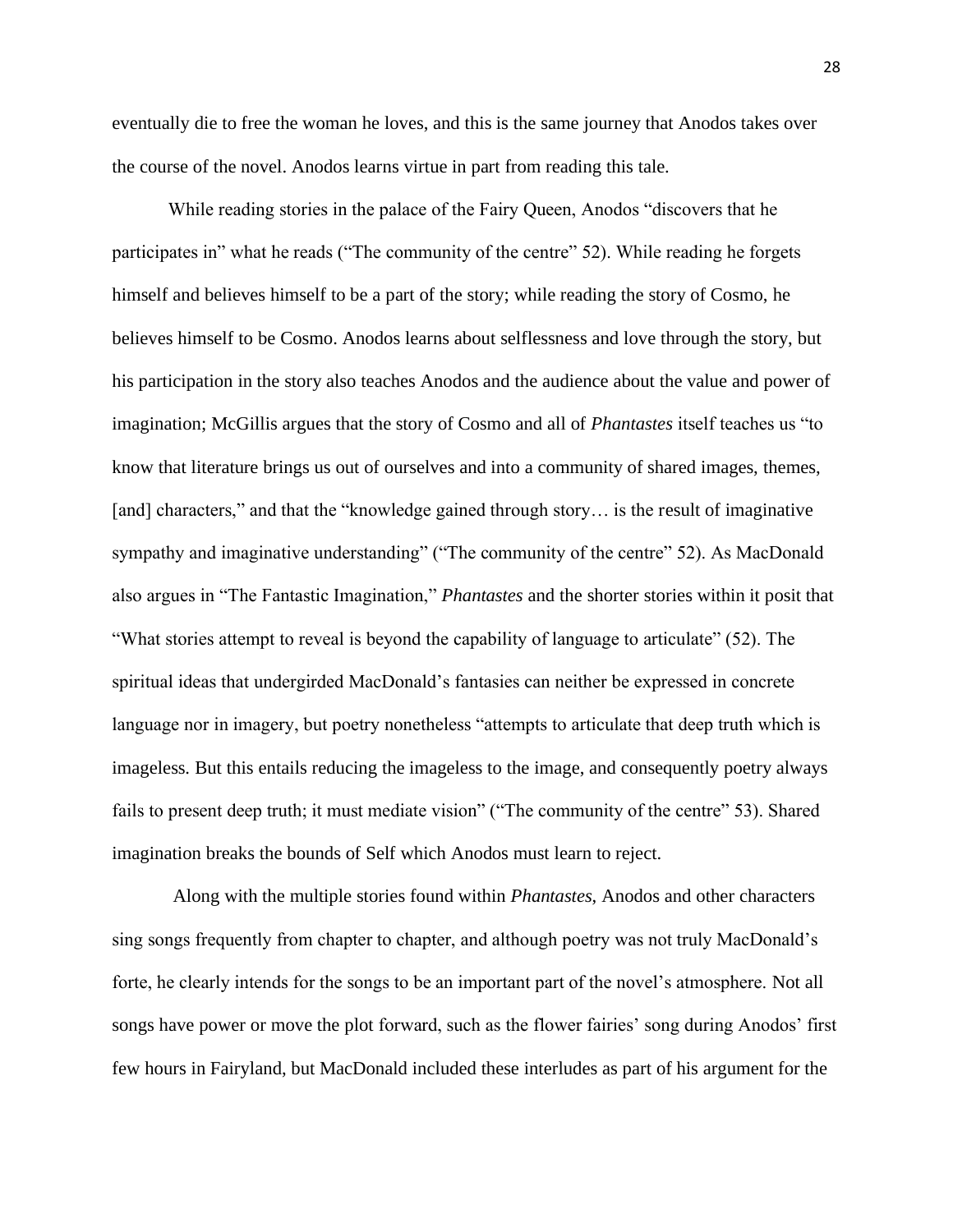value of imagination and art nonetheless. Anodos tells us that he "had never been gifted with the power of song, until [he] entered the fairy forest," but spending time in Fairyland and eating the fruits from its trees gives him the urge and ability to sing with "words and tones coming together" (*Phantastes* 37). Anodos' first song wakes the lady of marble from her sleep, and we see several other instances of songs having real power, such as when the young woman whose globe Anodos has broken sings to release him from his imprisonment in the tower. The songs and poems are presented in much the same light as the stories that Anodos reads, especially in the palace of the fairy queen; they have power to bring life, to teach lessons, to set free from imprisonment.

These poems and songs touch on the spiritual and emotional reality of *Phantastes* with contrasts with the society-driven rationality of a typical Bildungsroman. The quote from Novalis that MacDonald placed before the first chapter of *Phantastes* speaks of a kind of "true Poesie" that does not make rational arguments but instead is valuable because it is "merely lovely sounding, full of beautiful words, but also without rational sense and connections—with, at the most, individual verses which are intelligible, like fragments of the most varied things" (*Phantastes* 3). This idea of songs as fragments of meaning may be most manifest in the song which the Beech tree sings to Anodos after rescuing him from the Ash, which Anodos tells us was

…a strange sweet song, which I could not understand, but which left in me a feeling like this – "*I saw thee ne'er before, I see there never more, But love, and help, and pain, beautiful one, Have made thee mine, till all my years are done"* (31)

The Beech tree's care for Anodos, and his experiences with many other songs, play an integral part in his inner development as primarily emotional experiences.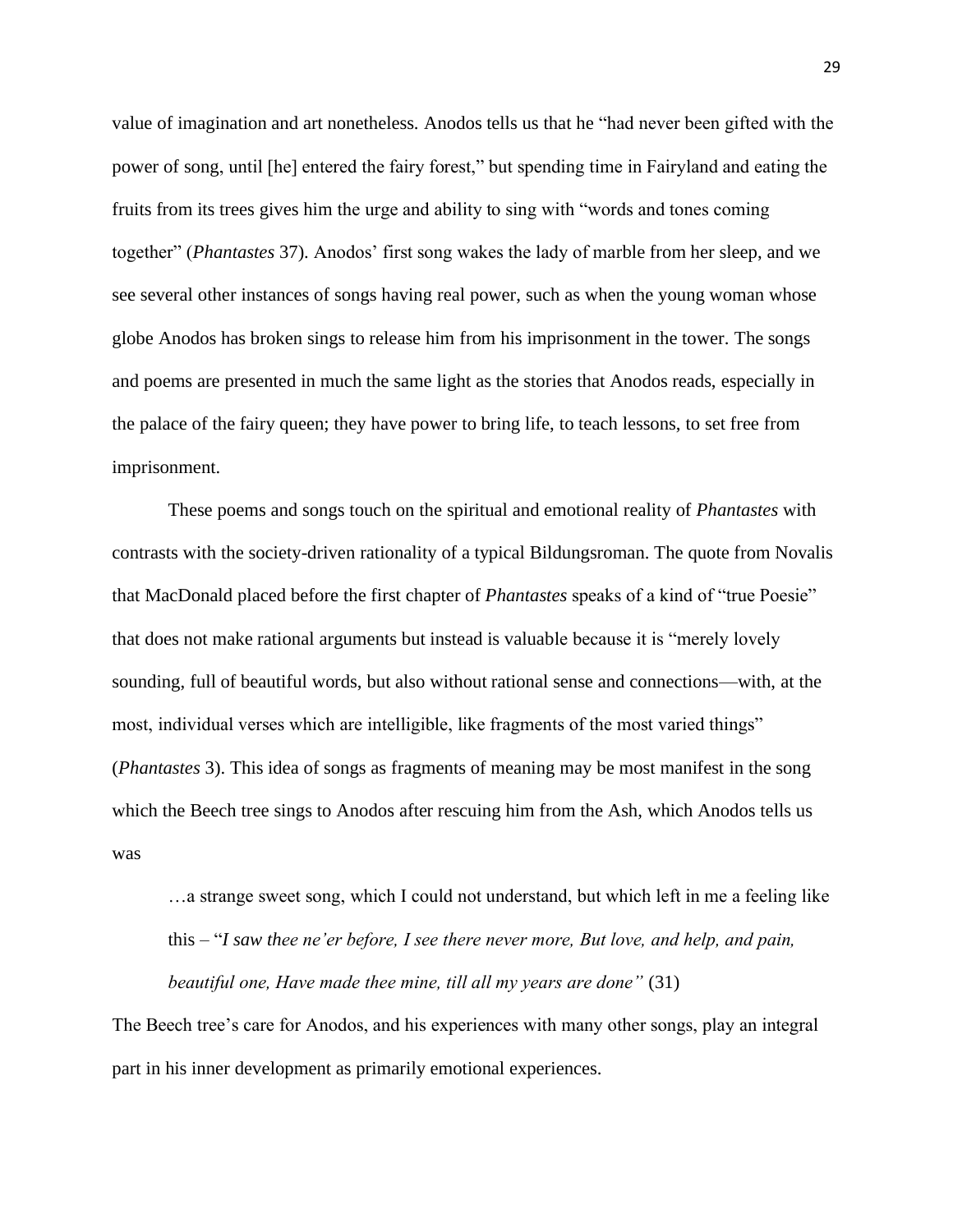## **The ever changing self**

Having become unlike the men of his first society, served instead of imitated the Knight, relinquished power over the Lady, sacrificed himself in selflessness, and become like a child, Anodos has greatly developed over the course of *Phantastes*. After his self-sacrifice and a short period of "blessedness," in which the "hot fever of life had gone by, and [he] breathed the clear mountain-air of the land of Death," Anodos finds himself back in the real world, greatly changed (*Phantastes* 180). He lives in uncertainty that he will one day find himself back in Fairyland, but although he looks for signs of the fantastic, he sees only normal life around him. But he acknowledges that his fantastical experiences had great transformative power:

My mind soon grew calm, and I began the duties of my new position, somewhat instructed, I hoped, by the adventures that had befallen me in Fairy Land. Could I translate the experience of my travels there, into common life? This was the question. Or must I live it all over again, and learn it all over again, in the other forms that belong to the world of men, whose experience yet runs parallel to that of Fairy Land? (*Phantastes*  184)

Although Anodos asks this question, of whether or not he must once again undergo a cycle of inner development, there is a peace and hopefulness about his narrative thoughts in the final pages that certainly indicates he has been greatly changed. But neither is Anodos done changing and developing, nor will he ever be for MacDonald. "I know that good is coming to me," Anodos tells the reader on the final page, "that good is always coming, though few have at all times the simplicity and the courage to believe it" (*Phantastes* 185).

A short time before Anodos' death, when he sees that his Shadow is finally gone, he tells the reader that ever since the disappearance of the Shadow he has felt like a new self, not a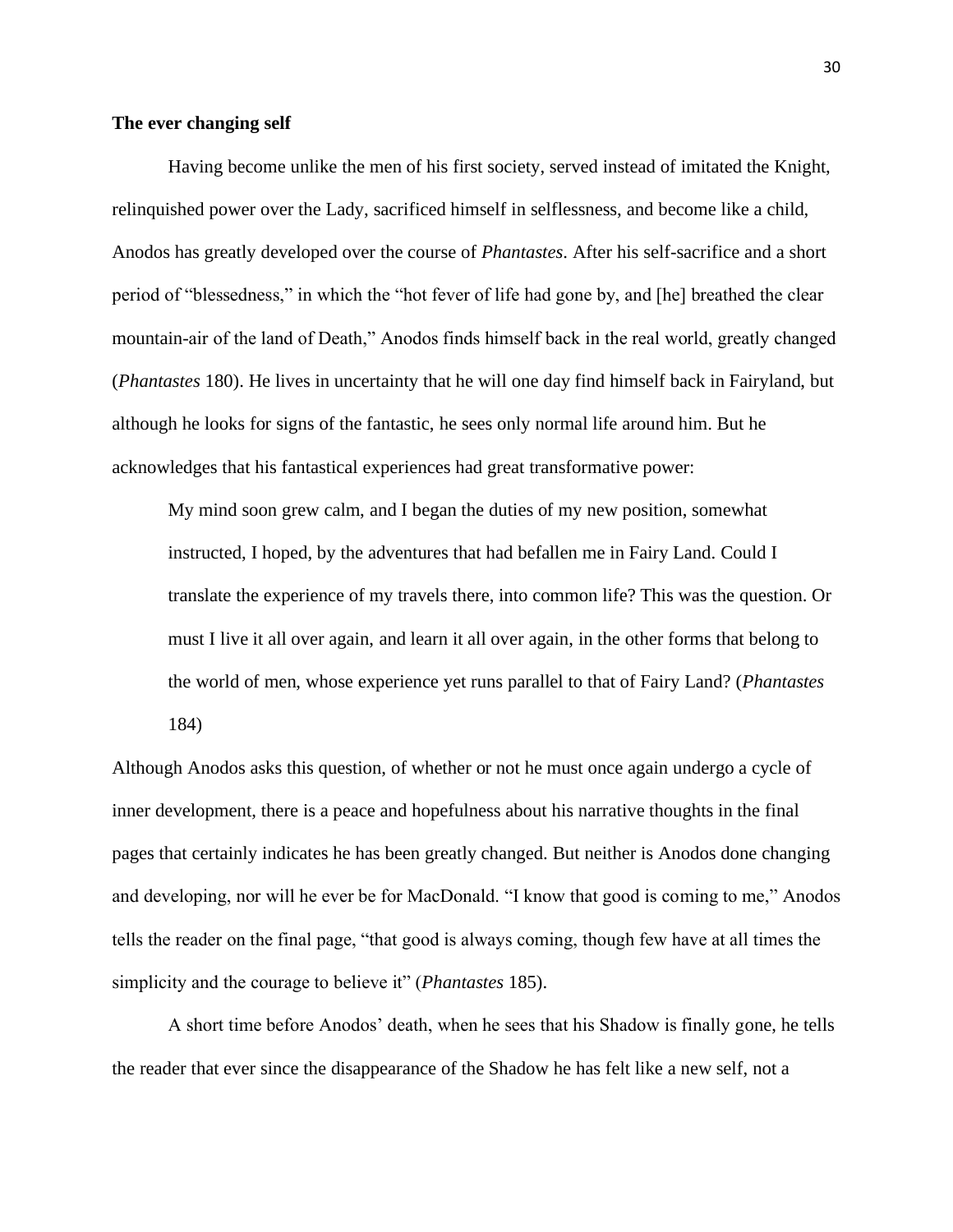perfect self but one who still errs in other ways. Nor will this new self be his final, truest self, but there is always inner development in progress:

Self will come to life even in the slaying of self, but there is ever something deeper and stronger than it, which will emerge at last from the unknown abysses of the soul: will it be as a solemn gloom, burning with eyes? or a clear morning after the rain? or a smiling child, that finds itself nowhere, and everywhere? (*Phantastes* 166)

#### **Influence of the novel and conclusions**

Although *Phantastes* is mostly hidden from modern audiences, the effects of MacDonald's pioneering work in combining fantasy with the Bildungsroman reverberate down to cornerstones of popular culture today. We know of no previously written stories which combine fantastical imagery with "portrayal of vital aspects of human growth and development," which exposed "the limitations of conventional realism" and opened up doors for genres and works which we consider classics today ("Fictions and Metafictions" 123). C.S. Lewis, J.R.R. Tolkien, G.K. Chesterton, and many others have clearly acknowledged the debt their fantasy works owe to MacDonald. Perhaps even recent works like J.K. Rowling's *Harry Potter* series would not have come about without MacDonald: after all, he was the first to combine the motif of a boy becoming a man with fantastical images and creatures. By placing the story of Anodos' growth in Fairyland instead of in the "real" world, MacDonald taps into greater potential for metaphor and image than stories of inner development had previously had.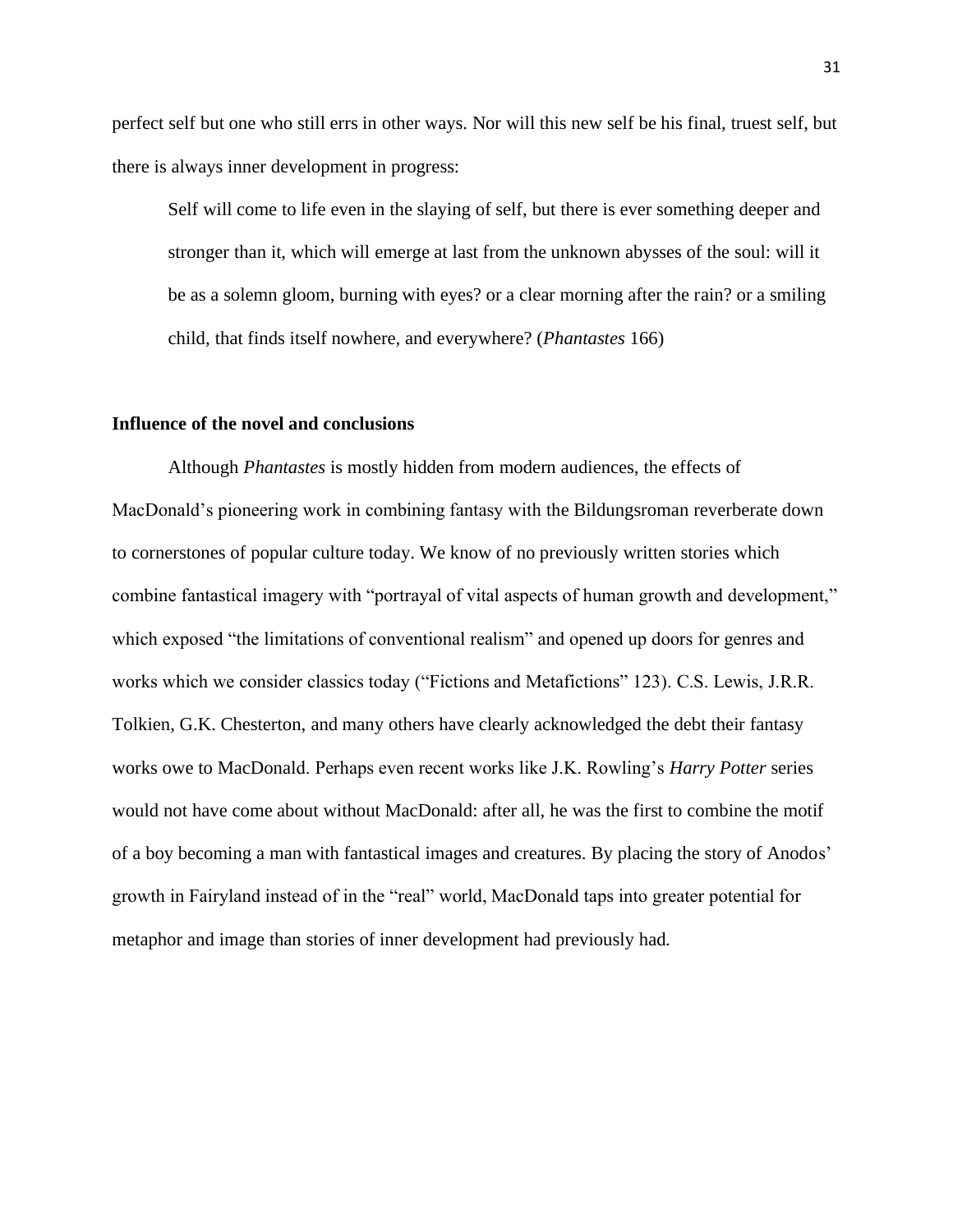#### **Works Cited**

Avery, Gillian. "George MacDonald and the Victorian Fairy Tale.'" *The Golden Thread: Essays on George MacDonald*, edited by William Raeper, Edinburgh UP, 1990, pp. 126-139.

Chesteron, G.K. *The Victorian Age in Literature*. London: Williams and Norgate, 1913.

Duncan, Ian. "Against the Bildungsroman." *Modern Language Quarterly*, vol. 80, no. 1, Mar. 2019, pp. 13–19. *Silverchair*, [https://doi.org/10.1215/00267929-7247230.](https://doi.org/10.1215/00267929-7247230)

Frow, John, et al. "The Bildungsroman: Form and Transformations." Textual Practice, vol. 34, no. 12, Dec. 2020, pp. 1905–10. Taylor and Francis+NEJM,

[https://doi.org/10.1080/0950236X.2020.1834692.](https://doi.org/10.1080/0950236X.2020.1834692)

Golban, Petru. *A History of the Bildungsroman: From Ancient Beginnings to Romanticism*. Cambridge Scholars Publisher, 2017. *ProQuest Ebook Central*,

[http://ebookcentral.proquest.com/lib/southcarolina/detail.action?docID=5530834.](http://ebookcentral.proquest.com/lib/southcarolina/detail.action?docID=5530834)

- Knoeplflmacher, U.C. Introduction. *The Complete Fairy Tales*, by George MacDonald, edited by Knoepflmacher, Penguin Books, 1999, pp. vii-xx.
- Lewis, CS. Preface. *George MacDonald: An Anthology*, by George MacDonald, compiled by Lewis, Centenary Press, 1946. *Fadedpage.com*, [www.fadedpage.com/showbook.php?pid=20140910.](http://www.fadedpage.com/showbook.php?pid=20140910)
- MacDonald, George. "The Fantastic Imagination." 1893. The Complete Fairy Tales, edited by UC Knoepflmacher, by MacDonald, Penguin Books, 1999, pp. 5-10.
- ---. *Phantastes*. Wm. B. Eerdmans, 1858.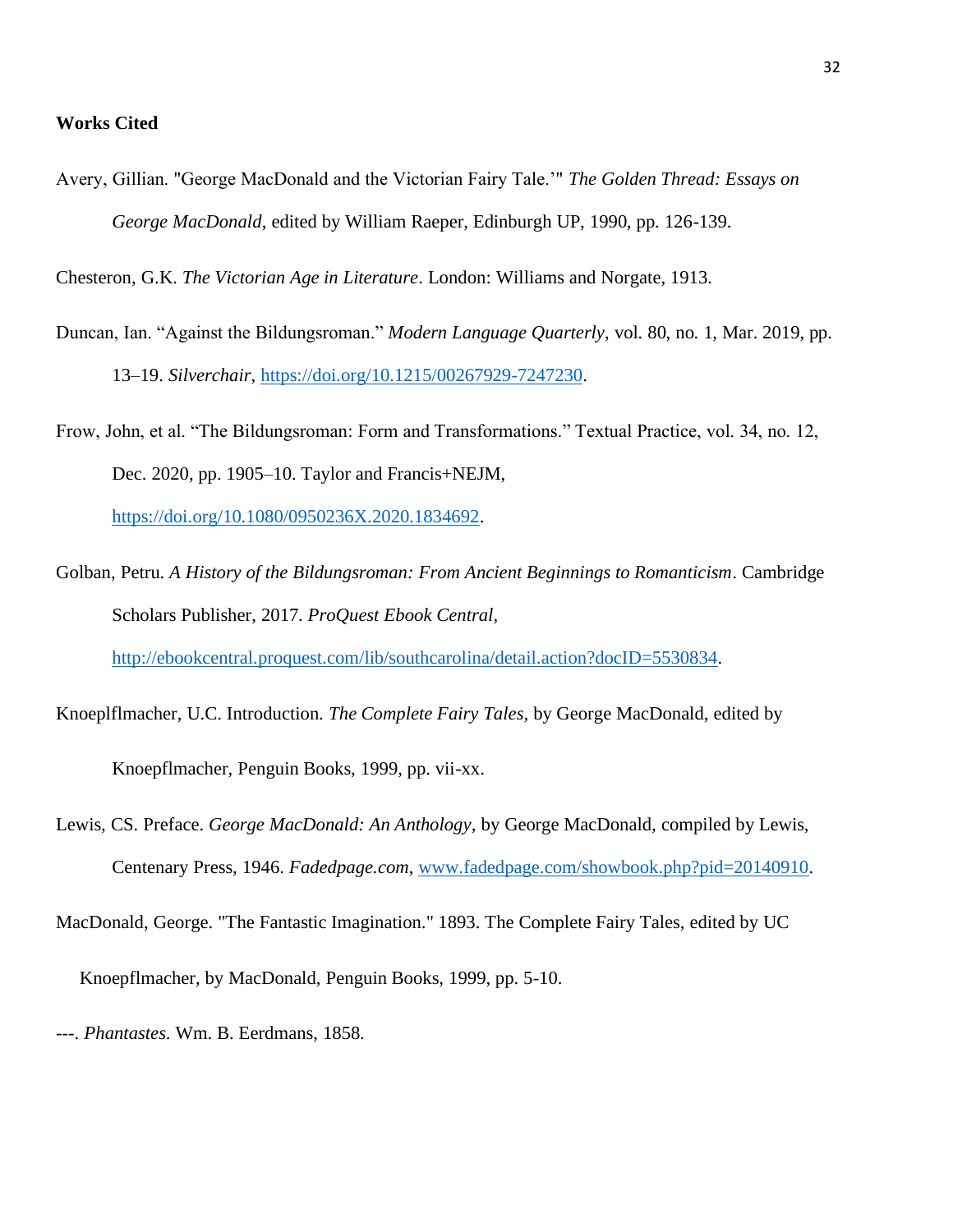- McGillis, Roderick. "The Community of the Centre: Structure and Theme in *Phantastes*." *For the Childlike: George MacDonald's Fantasies for Children*, edited by Roderick McGillis, Children's Literature Association, 1992, pp. 51-65.
- ---. Introduction. *For the Childlike: George MacDonald's Fantasies for Children*, edited by McGillis, Children's Literature Association, 1992, pp. 1-15.
- ---. "Phantastes and Lilith: Femininity and Freedom." *The Golden Thread: Essays on George MacDonald*, edited by William Raeper, Edinburgh UP, 1990, pp. 31-55.
- Mendelson, Michael. "The Fairy Tales of George MacDonald and the Evolution of a Genre." *For the Childlike: George MacDonald's Fantasies for Children*, edited by Roderick McGillis, Children's Literature Association, 1992, pp. 31-49.
- Ormsbee, Michael. "Battle for the Bildungsroman: 'Protagonicity' and National Allegory." *Textual Practice*, vol. 34, no. 12, Dec. 2020, pp. 1955–68. *Taylor and Francis+NEJM*, [https://doi.org/10.1080/0950236X.2020.1834704.](https://doi.org/10.1080/0950236X.2020.1834704)
- Pierson, Clayton Jay. *Toward Spiritual Fulfillment: A Study of the Fantasy World of George MacDonald*. University of Maryland, 1978.
- Prickett, Stephen. "Fictions and Metafictions: '*Phantastes*,' '*Wilhelm Meister*,' and the Idea of the '*Bildungsroman*.'" *The Golden Thread: Essays on George MacDonald*, edited by William Raeper, Edinburgh UP, 1990, pp. 109-125.
- ---. "The Two Worlds of George MacDonald." *For the Childlike: George MacDonald's Fantasies for Children*, edited by Roderick McGillis, Children's Literature Association, 1992, pp. 17-29.